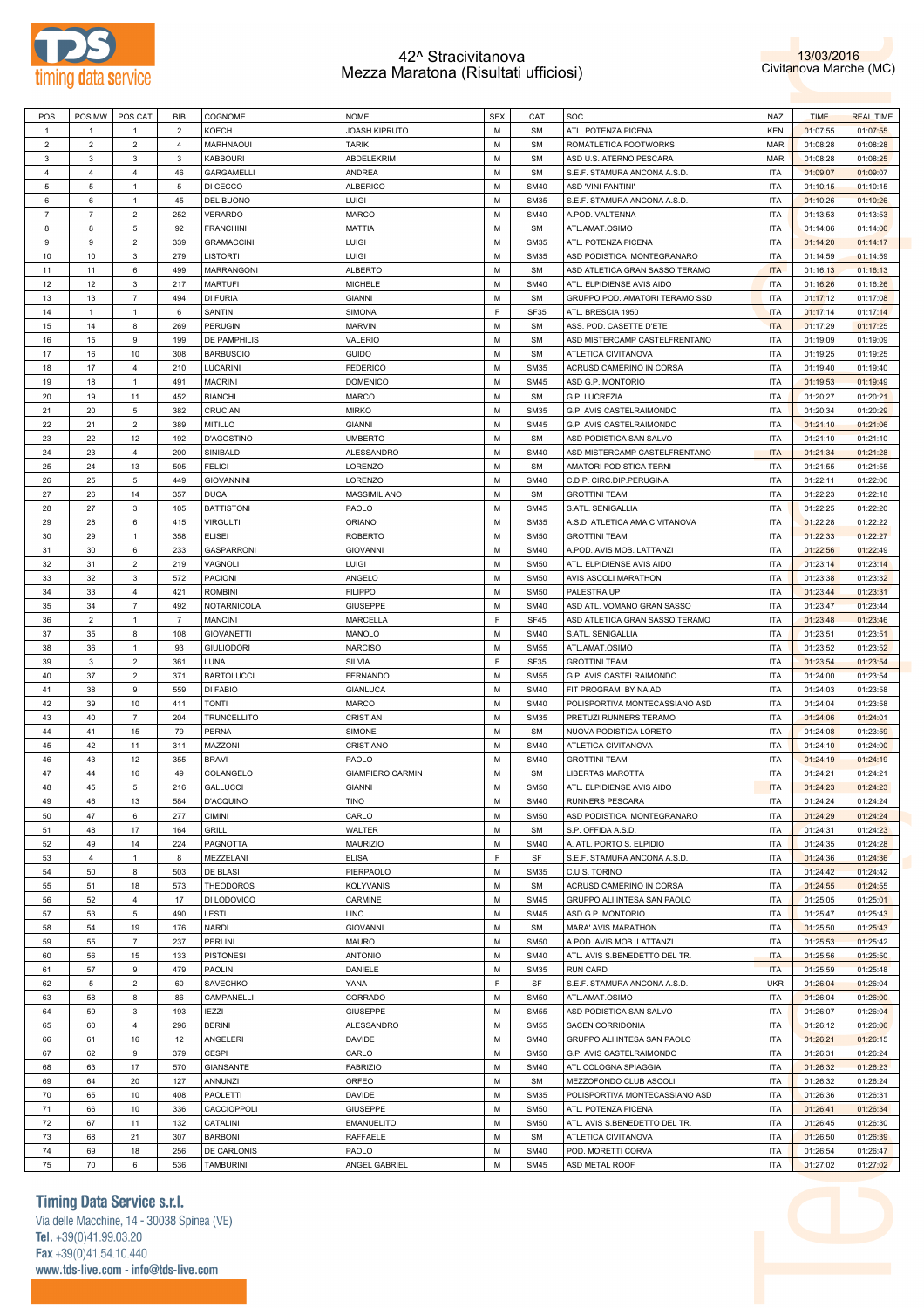



| POS | POS MW         | POS CAT                   | <b>BIB</b> | COGNOME                | <b>NOME</b>            | <b>SEX</b> | CAT         | SOC                            | <b>NAZ</b> | <b>TIME</b> | <b>REALTIME</b> |
|-----|----------------|---------------------------|------------|------------------------|------------------------|------------|-------------|--------------------------------|------------|-------------|-----------------|
| 76  | 71             | 22                        | 306        | <b>BAMBOZZI</b>        | LUCA                   | M          | <b>SM</b>   | ATLETICA CIVITANOVA            | <b>ITA</b> | 01:27:12    | 01:26:56        |
| 77  | 72             | 11                        | 182        | DE RENZI               | <b>DINO</b>            | М          | <b>SM35</b> | ASD MONTEMILETTO TEAM RUNNERS  | <b>ITA</b> | 01:27:14    | 01:27:08        |
| 78  | 73             | 19                        | 156        | DI BUO'                | <b>GIAMPIERO</b>       | M          | <b>SM40</b> | G.P. AVIS SPINETOLI PAGLIARE   | <b>ITA</b> | 01:27:21    | 01:27:05        |
| 79  | 74             | 12                        | 22         | <b>MERLETTI</b>        | VINCENZO               | М          | <b>SM50</b> | GRUPPO ALI INTESA SAN PAOLO    | <b>ITA</b> | 01:27:26    | 01:27:26        |
|     |                |                           |            |                        |                        |            |             |                                |            |             |                 |
| 80  | 75             | 12                        | 369        | <b>BUBBOLINI</b>       | <b>NICOLA</b>          | M          | <b>SM35</b> | ASD. ATLETICA CINGOLI          | <b>ITA</b> | 01:27:29    | 01:27:23        |
| 81  | 76             | 13                        | 417        | ANDRESCIANI            | <b>FILIPPO</b>         | M          | <b>SM35</b> | PALESTRA UP                    | <b>ITA</b> | 01:27:30    | 01:27:25        |
| 82  | 77             | $\overline{7}$            | 366        | <b>VERDUCCI</b>        | LUCA                   | M          | <b>SM45</b> | <b>GROTTINI TEAM</b>           | <b>ITA</b> | 01:27:32    | 01:27:28        |
| 83  | 78             | 14                        | 406        | <b>LA RICCIA</b>       | ANGELO                 | M          | <b>SM35</b> | POLISPORTIVA MONTECASSIANO ASD | <b>ITA</b> | 01:27:32    | 01:27:20        |
| 84  | 79             | 20                        | 493        | <b>BIANCONI</b>        | <b>ALFANO</b>          | M          | <b>SM40</b> | ASD RICCI SPORT L'UOMO LEPIER  | <b>ITA</b> | 01:27:39    | 01:27:30        |
| 85  | 80             | 5                         | 563        | DI CARLO               | <b>GIUSEPPE</b>        | M          | <b>SM55</b> | <b>UISP PESCARA</b>            | <b>ITA</b> | 01:27:39    | 01:27:34        |
| 86  | 81             | 15                        | 359        | <b>GROTTINI</b>        | FRANCESCO              | M          | <b>SM35</b> | <b>GROTTINI TEAM</b>           | <b>ITA</b> | 01:27:48    | 01:27:40        |
| 87  | 82             | 16                        | 463        | LANDI                  | LUCA                   | М          | <b>SM35</b> | COLLEMAR-ATHON CLUB            | <b>ITA</b> | 01:27:51    | 01:27:45        |
| 88  | 83             | 8                         | 474        | DE DOMINICI            | <b>MARIO</b>           | M          | <b>SM45</b> | <b>RUN CARD</b>                | <b>ITA</b> | 01:27:57    | 01:27:51        |
|     |                |                           |            |                        |                        |            |             |                                |            |             |                 |
| 89  | 84             | 21                        | 353        | <b>BOCCANERA</b>       | MARCO                  | М          | <b>SM40</b> | <b>GROTTINI TEAM</b>           | <b>ITA</b> | 01:28:01    | 01:27:58        |
| 90  | 85             | $\mathbf{1}$              | 178        | <b>RASCIONI</b>        | <b>STEFANO</b>         | M          | SM60        | MARA' AVIS MARATHON            | <b>ITA</b> | 01:28:05    | 01:27:58        |
| 91  | 86             | 6                         | 30         | <b>VECCHI</b>          | <b>ENNIO FAUSTO</b>    | М          | <b>SM55</b> | ATLETICA OSIMO                 | <b>ITA</b> | 01:28:05    | 01:27:28        |
| 92  | 87             | 13                        | 151        | <b>PALLOTTA</b>        | <b>MAURIZIO</b>        | M          | <b>SM50</b> | AVIS ASCOLI MARATHON           | <b>ITA</b> | 01:28:17    | 01:28:11        |
| 93  | 88             | 14                        | 398        | <b>GENTILI</b>         | <b>ALBERTO</b>         | M          | <b>SM50</b> | ATLETICA AVIS SARNANO          | <b>ITA</b> | 01:28:21    | 01:28:17        |
| 94  | 89             | 23                        | 497        | <b>NERI</b>            | DANIELE                | M          | <b>SM</b>   | GRUPPO POD. AMATORI TERAMO SSD | <b>ITA</b> | 01:28:32    | 01:28:22        |
| 95  | 6              | $\overline{2}$            | 172        | DE ANGELIS             | KATIA                  | F          | <b>SF45</b> | MARA' AVIS MARATHON            | <b>ITA</b> | 01:28:33    | 01:28:25        |
| 96  | 90             | 22                        | 206        | <b>RINALDONI</b>       | <b>DAVID SEBASTIAN</b> | M          | <b>SM40</b> | EQUILIBRIUM ASD                | <b>ITA</b> | 01:28:36    | 01:28:22        |
| 97  | 91             | 15                        | 288        | <b>ISIDORI</b>         | ANDREA                 | М          | <b>SM50</b> | C.U.S. CAMERINO A.S.D.         | <b>ITA</b> | 01:28:43    | 01:28:37        |
|     |                |                           |            | D' ALTOBRANDO          |                        | M          |             |                                |            |             |                 |
| 98  | 92             | 17                        | 202        |                        | CHRISTIAN              |            | <b>SM35</b> | PRETUZI RUNNERS TERAMO         | <b>ITA</b> | 01:28:45    | 01:28:37        |
| 99  | $\overline{7}$ | $\mathbf 3$               | 354        | <b>BRAVI</b>           | FRANCESCA              | F          | SF35        | <b>GROTTINI TEAM</b>           | <b>ITA</b> | 01:28:48    | 01:28:43        |
| 100 | 93             | 18                        | 362        | <b>MACHELLA</b>        | <b>SERGIO</b>          | M          | <b>SM35</b> | <b>GROTTINI TEAM</b>           | <b>ITA</b> | 01:28:52    | 01:28:44        |
| 101 | 94             | 19                        | 329        | <b>RENGA</b>           | <b>ANTONIO</b>         | М          | <b>SM35</b> | POL ACLI MACERATA              | <b>ITA</b> | 01:29:00    | 01:28:49        |
| 102 | 95             | 24                        | 434        | <b>GIORGI</b>          | <b>ALESSANDRO</b>      | M          | <b>SM</b>   | ASD BIKE TEAM MONTI AZZURRI    | <b>ITA</b> | 01:29:05    | 01:28:47        |
| 103 | 96             | 25                        | 386        | <b>LUCARINI</b>        | DAVID                  | М          | <b>SM</b>   | G.P. AVIS CASTELRAIMONDO       | <b>ITA</b> | 01:29:09    | 01:28:59        |
| 104 | 97             | 9                         | 322        | CANULLO                | <b>GIANFRANCO</b>      | M          | <b>SM45</b> | POL ACLI MACERATA              | <b>ITA</b> | 01:29:10    | 01:28:47        |
| 105 | 98             | 26                        | 502        | PANCOTTINI             | SIMONE                 | М          | <b>SM</b>   | GRUPPO PODISTICO AVIS VAL VIBR | <b>ITA</b> | 01:29:24    | 01:28:56        |
| 106 | 99             | 23                        | 218        | PIETRACCI              | MASSIMO                | M          | <b>SM40</b> | ATL. ELPIDIENSE AVIS AIDO      | <b>ITA</b> | 01:29:26    | 01:29:20        |
|     | 100            | 24                        | 141        |                        | PIETRO FILIPPO         | M          | <b>SM40</b> | NUOVA POD. CENTOBUCHI          | <b>ITA</b> |             |                 |
| 107 |                |                           |            | <b>GRAZIANO</b>        |                        |            |             |                                |            | 01:29:28    | 01:29:20        |
| 108 | 101            | 20                        | 181        | <b>CIACCIO</b>         | LUCA                   | M          | <b>SM35</b> | G.P. RUNNERS SULMONA           | <b>ITA</b> | 01:29:30    | 01:29:21        |
| 109 | 102            | 25                        | 229        | <b>CECCHINI</b>        | ANDREA                 | М          | <b>SM40</b> | A.POD. AVIS MOB. LATTANZI      | <b>ITA</b> | 01:29:30    | 01:29:18        |
| 110 | 103            | 26                        | 542        | <b>FRANCESCHETTI</b>   | <b>MICHELE</b>         | M          | <b>SM40</b> | UPR MONTEMARCIANO              | <b>ITA</b> | 01:29:33    | 01:29:25        |
| 111 | 104            | 10                        | 464        | DEL VECCHIO            | MASSIMO                | М          | <b>SM45</b> | ASD CALCINELLI RUN             | <b>ITA</b> | 01:29:42    | 01:29:37        |
| 112 | 105            | 16                        | 242        | SILENZI                | LUIGINO                | M          | <b>SM50</b> | A.POD. AVIS MOB. LATTANZI      | <b>ITA</b> | 01:29:44    | 01:29:32        |
| 113 | 106            | 11                        | 295        | <b>MORRESI</b>         | <b>GIORGIO</b>         | М          | <b>SM45</b> | ATL. RECANATI                  | <b>ITA</b> | 01:29:45    | 01:29:26        |
| 114 | 107            | 27                        | 28         | <b>TROMBOTTO</b>       | <b>ANDREA</b>          | M          | <b>SM40</b> | GRUPPO ALI INTESA SAN PAOLO    | <b>ITA</b> | 01:29:47    | 01:29:41        |
| 115 | 108            | 28                        | 432        | CRUCIANI               | DANIELE                | М          | <b>SM40</b> | ASD BIKE TEAM MONTI AZZURRI    | <b>ITA</b> | 01:29:49    | 01:29:38        |
| 116 | 109            | 12                        | 20         | <b>GOBBI</b>           | <b>MICHELE</b>         | M          | <b>SM45</b> | GRUPPO ALI INTESA SAN PAOLO    | <b>ITA</b> | 01:29:51    | 01:29:45        |
|     |                |                           |            |                        |                        |            |             |                                |            |             |                 |
| 117 | 110            | 29                        | 319        | <b>BARTOLINI</b>       | FRANCESCO              | М          | <b>SM40</b> | POL ACLI MACERATA              | <b>ITA</b> | 01:29:52    | 01:29:29        |
| 118 | 111            | $\overline{2}$            | 114        | <b>GIACOMETTI</b>      | <b>ALBERTO</b>         | M          | SM60        | G.S. GIANNINO PIERALISI        | <b>ITA</b> | 01:29:52    | 01:29:47        |
| 119 | 112            | 30                        | 516        | DI MICHELE             | <b>FABIO</b>           | M          | <b>SM40</b> | SILVI ROAD RUNNERS             | <b>ITA</b> | 01:29:53    | 01:29:35        |
| 120 | 113            | 21                        | 430        | <b>ANTENUCCI</b>       | <b>GIANVITTORIO</b>    | M          | <b>SM35</b> | ASD BIKE TEAM MONTI AZZURRI    | <b>ITA</b> | 01:29:54    | 01:29:43        |
| 121 | 114            | 27                        | 98         | PAPA                   | LORENZO                | М          | <b>SM</b>   | ATL.AMAT.OSIMO                 | <b>ITA</b> | 01:29:55    | 01:29:23        |
| 122 | 115            | 31                        | 282        | CASSETTA               | <b>MIRCO</b>           | M          | <b>SM40</b> | <b>RUN CARD</b>                | <b>ITA</b> | 01:29:56    | 01:29:56        |
| 123 | 116            | 32                        | 175        | <b>MARCONI</b>         | ANDREA                 | М          | <b>SM40</b> | MARA' AVIS MARATHON            | <b>ITA</b> | 01:29:58    | 01:29:45        |
| 124 | 117            | 13                        | 14         | <b>BOLDRIN</b>         | SAMUELE                | M          | <b>SM45</b> | GRUPPO ALI INTESA SAN PAOLO    | <b>ITA</b> | 01:30:00    | 01:29:50        |
|     |                |                           |            | CAVARISCHIA            |                        | F          |             | ASD BIKE TEAM MONTI AZZURRI    |            |             |                 |
| 125 | 8              | 3                         | 431        |                        | CATERINA               |            | <b>SF45</b> |                                | <b>ITA</b> | 01:30:01    | 01:29:49        |
| 126 | 118            | 17                        | 578        | CASTELLANI             | <b>GIOVANNI</b>        | M          | <b>SM50</b> | ATL. POTENZA PICENA            | <b>ITA</b> | 01:30:05    | 01:29:53        |
| 127 | 119            | $\overline{\mathfrak{z}}$ | 83         | <b>BINCI</b>           | STEFANO                | М          | <b>SM55</b> | ATL.AMAT.OSIMO                 | <b>ITA</b> | 01:30:06    | 01:29:50        |
| 128 | 120            | $\mathbf{1}$              | 248        | <b>BARCHIESI</b>       | <b>GIULIANO</b>        | М          | <b>SM65</b> | A.POD. VALTENNA                | <b>ITA</b> | 01:30:08    | 01:30:02        |
| 129 | 121            | 28                        | 232        | <b>FLAMINI</b>         | <b>FERDINANDO</b>      | М          | <b>SM</b>   | A.POD. AVIS MOB. LATTANZI      | <b>ITA</b> | 01:30:09    | 01:30:00        |
| 130 | 122            | 18                        | 435        | <b>MICHELI</b>         | ALESSANDRO             | M          | <b>SM50</b> | ASD BIKE TEAM MONTI AZZURRI    | <b>ITA</b> | 01:30:12    | 01:30:02        |
| 131 | 123            | 19                        | 115        | ROSSI                  | MAURIZIO               | М          | <b>SM50</b> | G.S. GIANNINO PIERALISI        | <b>ITA</b> | 01:30:13    | 01:30:06        |
| 132 | 124            | 3                         | 101        | SPARABOMBE             | GLAUCO                 | M          | SM60        | ATL.AMAT.OSIMO                 | <b>ITA</b> | 01:30:18    | 01:30:13        |
| 133 | 125            | 8                         | 39         | SAMPAOLESI             | DANIELE                | М          | <b>SM55</b> | ATL. AMAT. AVIS CASTELFIDARDO  | <b>ITA</b> | 01:30:21    | 01:30:07        |
| 134 | 126            | 4                         | 158        | <b>IEZZI</b>           | PASQUALE               | M          | SM60        | G.P. AVIS SPINETOLI PAGLIARE   | <b>ITA</b> | 01:30:26    | 01:30:21        |
|     |                |                           |            |                        |                        |            |             |                                |            |             |                 |
| 135 | 127            | 22                        | 508        | <b>BAIONI</b>          | <b>STEFANO</b>         | М          | <b>SM35</b> | POD. AVIS FABRIANO             | <b>ITA</b> | 01:30:28    | 01:30:16        |
| 136 | 128            | 14                        | 122        | <b>PUCCIARELLI</b>     | RENZO                  | М          | <b>SM45</b> | A.S.D. C.S. FILOTTRANO ATLET   | <b>ITA</b> | 01:30:37    | 01:30:27        |
| 137 | 129            | 20                        | 135        | <b>BACHETTI SPURIO</b> | LORENZO                | М          | <b>SM50</b> | NUOVA POD. CENTOBUCHI          | <b>ITA</b> | 01:30:40    | 01:30:28        |
| 138 | 130            | 33                        | 94         | <b>GIUSTI</b>          | <b>GIORGIO</b>         | M          | <b>SM40</b> | ATL.AMAT.OSIMO                 | <b>ITA</b> | 01:30:45    | 01:30:36        |
| 139 | 131            | 29                        | 44         | <b>CISTOLA</b>         | STEFANO                | М          | <b>SM</b>   | S.E.F. STAMURA ANCONA A.S.D.   | <b>ITA</b> | 01:31:02    | 01:30:53        |
| 140 | 132            | 15                        | 567        | PATTARA                | ANTONELLO              | М          | <b>SM45</b> | RUNNERS PESCARA                | <b>ITA</b> | 01:31:02    | 01:30:52        |
| 141 | 133            | 9                         | 426        | SALVATORI              | <b>ANTONIO</b>         | М          | <b>SM55</b> | NUOVA ATLETICA SANGIUSTESE     | <b>ITA</b> | 01:31:14    | 01:31:00        |
| 142 | 134            | 34                        | 212        | <b>LAMINCIA</b>        | <b>GIANLUCA</b>        | M          | <b>SM40</b> | PODISTICA AVIS DERUTA          | <b>ITA</b> | 01:31:19    | 01:30:53        |
|     |                | 30                        | 506        | MAROZZI                | ALESSANDRO             | М          | <b>SM</b>   | ASD PICCHIO RUNNING            | <b>ITA</b> |             | 01:31:03        |
| 143 | 135            |                           |            |                        |                        |            |             |                                |            | 01:31:23    |                 |
| 144 | 136            | 35                        | 194        | SANTINI                | <b>GIAMPIERO</b>       | М          | <b>SM40</b> | ASD PODISTICA SAN SALVO        | <b>ITA</b> | 01:31:41    | 01:31:36        |
| 145 | 137            | 31                        | 227        | SAVINI                 | FRANCESCO              | М          | <b>SM</b>   | A. ATL. PORTO S. ELPIDIO       | <b>ITA</b> | 01:31:47    | 01:31:47        |
| 146 | 138            | 10                        | 152        | CAPOFERRI              | PASQUALINO             | M          | <b>SM55</b> | G.P. AVIS SPINETOLI PAGLIARE   | <b>ITA</b> | 01:31:50    | 01:31:42        |
| 147 | 139            | 36                        | 205        | COLONNA                | ANGELO                 | М          | <b>SM40</b> | <b>EQUILIBRIUM ASD</b>         | <b>ITA</b> | 01:31:53    | 01:31:37        |
| 148 | 140            | 37                        | 310        | MAIO                   | <b>DOMENICO</b>        | М          | <b>SM40</b> | ATLETICA CIVITANOVA            | <b>ITA</b> | 01:31:57    | 01:31:46        |
| 149 | 141            | 16                        | 203        | <b>FRANCHI</b>         | CARLO                  | М          | <b>SM45</b> | PRETUZI RUNNERS TERAMO         | <b>ITA</b> | 01:31:58    | 01:31:49        |
| 150 | 142            | 38                        | 53         | PALMA                  | ANTONIO                | М          | <b>SM40</b> | S.E.F. STAMURA ANCONA A.S.D.   | <b>ITA</b> | 01:32:01    | 01:31:38        |
|     |                |                           |            |                        |                        |            |             |                                |            |             |                 |
| 151 | 143            | 39                        | 87         | CARNEVALI              | FRANCESCO              | М          | <b>SM40</b> | ATL.AMAT.OSIMO                 | <b>ITA</b> | 01:32:04    | 01:31:55        |

# **Timing Data Service s.r.l.**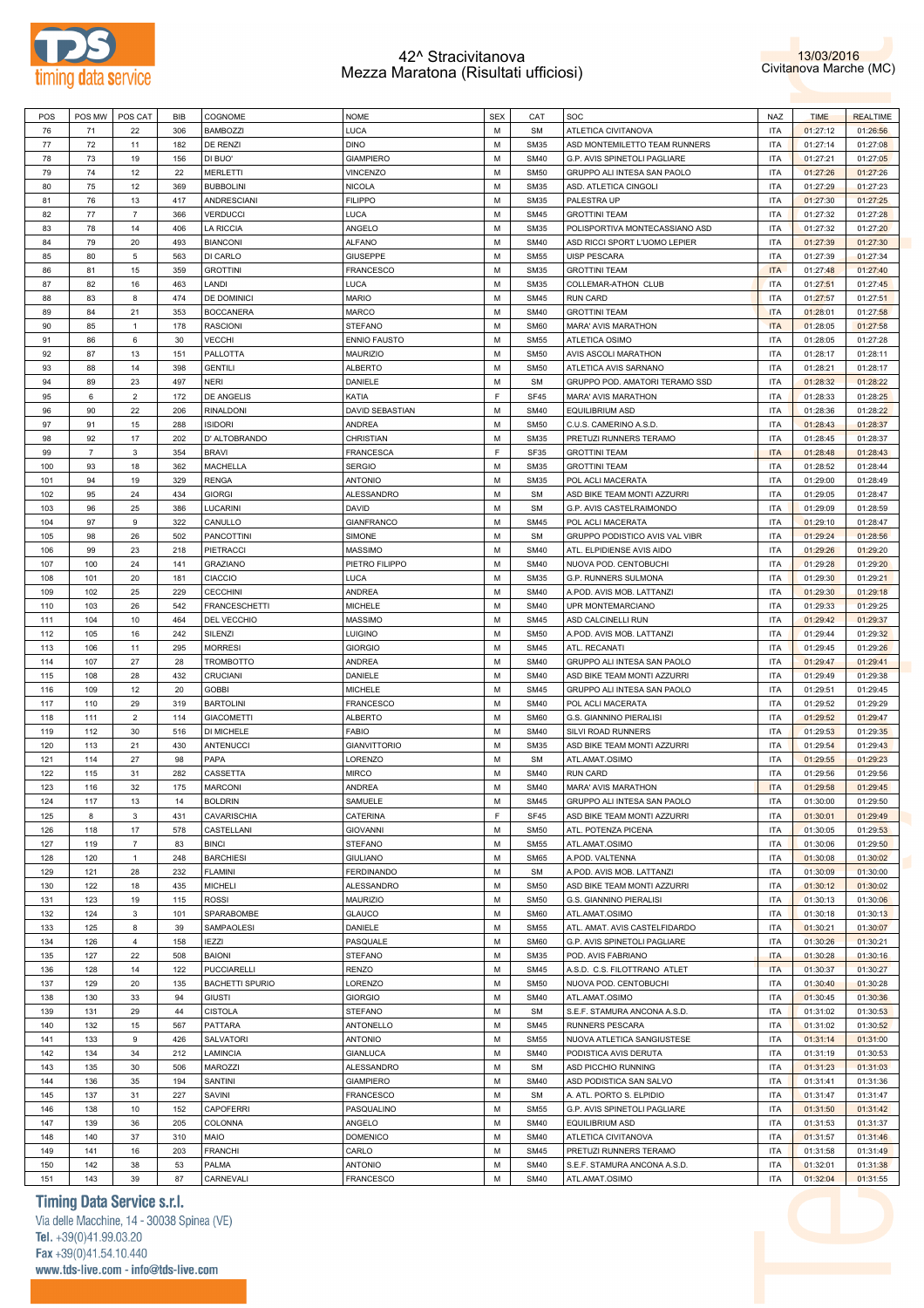



| POS | POS MW | POS CAT        | BIB | COGNOME             | <b>NOME</b>       | <b>SEX</b> | CAT         | SOC                            | NAZ        | <b>TIME</b> | <b>REALTIME</b> |
|-----|--------|----------------|-----|---------------------|-------------------|------------|-------------|--------------------------------|------------|-------------|-----------------|
| 152 | 144    | 5              | 457 | <b>STRAMIGIOLI</b>  | <b>STEFANO</b>    | M          | <b>SM60</b> | ATL.'BANCA DI PESARO'C.STORICO | <b>ITA</b> | 01:32:05    | 01:31:58        |
| 153 | 145    | 21             | 120 | CATENA              | <b>SERGIO</b>     | M          | <b>SM50</b> | A.S.D. C.S. FILOTTRANO ATLET   | <b>ITA</b> | 01:32:07    | 01:32:07        |
| 154 | 146    | 40             | 111 | SABBATINI PEVERIERI | LORENZO           | M          | <b>SM40</b> | S.ATL. SENIGALLIA              | <b>ITA</b> | 01:32:09    | 01:31:57        |
| 155 | 147    | 23             | 437 | SBARAGLIA           | <b>MAURO</b>      | M          | <b>SM35</b> | ASD BIKE TEAM MONTI AZZURRI    | <b>ITA</b> | 01:32:10    | 01:31:58        |
|     |        |                |     |                     |                   |            |             |                                |            |             |                 |
| 156 | 148    | 17             | 266 | <b>BARTOLONI</b>    | <b>ROBERTO</b>    | M          | <b>SM45</b> | ASS. POD. CASETTE D'ETE        | <b>ITA</b> | 01:32:14    | 01:31:59        |
| 157 | 149    | 22             | 170 | <b>BERNARDINI</b>   | <b>BENEDETTO</b>  | M          | <b>SM50</b> | MARA' AVIS MARATHON            | <b>ITA</b> | 01:32:17    | 01:32:10        |
| 158 | 150    | 18             | 223 | <b>OSSO</b>         | MARCELLO          | M          | <b>SM45</b> | A. ATL. PORTO S. ELPIDIO       | <b>ITA</b> | 01:32:18    | 01:32:18        |
| 159 | 151    | 19             | 334 | <b>BENGASI</b>      | <b>RICCARDO</b>   | M          | <b>SM45</b> | ATL. POTENZA PICENA            | <b>ITA</b> | 01:32:24    | 01:32:17        |
| 160 | 152    | 20             | 128 | CAMPANELLA          | <b>ANTONIO</b>    | M          | <b>SM45</b> | MEZZOFONDO CLUB ASCOLI         | <b>ITA</b> | 01:32:29    | 01:32:18        |
| 161 | 153    | 24             | 190 | <b>SERRAIOCCO</b>   | <b>MARCO</b>      | M          | <b>SM35</b> | ASD RUNNERS CHIETI             | <b>ITA</b> | 01:32:29    | 01:32:25        |
| 162 | 9      | $\mathbf{1}$   | 89  | <b>CESARINI</b>     | <b>MARILENA</b>   | E          | <b>SF40</b> | ATL.AMAT.OSIMO                 | <b>ITA</b> | 01:32:35    | 01:32:29        |
| 163 | 154    | 32             | 124 | SANI                | <b>GIACOMO</b>    | M          | <b>SM</b>   | A.S.D. C.S. FILOTTRANO ATLET   | <b>ITA</b> | 01:32:38    | 01:32:30        |
|     |        |                | 41  |                     |                   | M          | <b>SM40</b> |                                |            |             |                 |
| 164 | 155    | 41             |     | VAGNARELLI          | <b>ANDREA</b>     |            |             | ATL. AMAT. AVIS CASTELFIDARDO  | <b>ITA</b> | 01:32:39    | 01:32:30        |
| 165 | 156    | 33             | 57  | <b>RADONI</b>       | <b>MARIO</b>      | M          | <b>SM</b>   | S.E.F. STAMURA ANCONA A.S.D.   | <b>ITA</b> | 01:32:40    | 01:32:23        |
| 166 | 157    | 42             | 40  | SILVI               | CHRISTIAN         | M          | <b>SM40</b> | ATL. AMAT. AVIS CASTELFIDARDO  | <b>ITA</b> | 01:32:40    | 01:31:58        |
| 167 | 158    | 43             | 560 | DI NINO             | <b>MORENO</b>     | M          | <b>SM40</b> | <b>VINI FANTINI</b>            | <b>ITA</b> | 01:32:42    | 01:32:35        |
| 168 | 159    | 23             | 21  | <b>GUIDA</b>        | DIEGO GIACINTO    | M          | <b>SM50</b> | GRUPPO ALI INTESA SAN PAOLO    | <b>ITA</b> | 01:32:44    | 01:32:35        |
| 169 | 160    | 34             | 70  | <b>ANTICAGLIA</b>   | CHRISTIAN         | M          | <b>SM</b>   | NUOVA PODISTICA LORETO         | <b>ITA</b> | 01:32:48    | 01:32:16        |
| 170 | 161    | 25             | 239 | <b>SACCHINI</b>     | PAOLO             | M          | <b>SM35</b> | A.POD. AVIS MOB. LATTANZI      | <b>ITA</b> | 01:32:48    | 01:32:37        |
| 171 | 162    | 44             | 88  | <b>CERIONI</b>      | <b>GIUSEPPE</b>   | M          | <b>SM40</b> | ATL.AMAT.OSIMO                 | <b>ITA</b> | 01:33:00    | 01:32:54        |
| 172 |        | 11             | 31  |                     |                   | M          | <b>SM55</b> |                                | <b>ITA</b> |             |                 |
|     | 163    |                |     | <b>MINETTI</b>      | <b>GIOVANNI</b>   |            |             | A.ATL. FABRIANO                |            | 01:33:02    | 01:32:54        |
| 173 | 10     | $\mathbf{1}$   | 149 | <b>FALGIANI</b>     | <b>MARIA RITA</b> | E          | <b>SF50</b> | AVIS ASCOLI MARATHON           | <b>ITA</b> | 01:33:10    | 01:33:05        |
| 174 | 164    | 24             | 299 | <b>LOCCI</b>        | <b>FELICE</b>     | M          | <b>SM50</b> | <b>SACEN CORRIDONIA</b>        | <b>ITA</b> | 01:33:14    | 01:33:08        |
| 175 | 165    | 12             | 297 | <b>BERINI</b>       | COSTANTINO        | M          | <b>SM55</b> | SACEN CORRIDONIA               | <b>ITA</b> | 01:33:17    | 01:33:02        |
| 176 | 166    | 25             | 565 | <b>D'EMILIO</b>     | <b>MARCO</b>      | M          | <b>SM50</b> | <b>RUNNERS PESCARA</b>         | <b>ITA</b> | 01:33:22    | 01:33:11        |
| 177 | 167    | 21             | 174 | <b>LUCIDI</b>       | <b>FRANCESCO</b>  | M          | <b>SM45</b> | MARA' AVIS MARATHON            | <b>ITA</b> | 01:33:28    | 01:32:51        |
| 178 | 168    | 45             | 207 | <b>RIVA</b>         | PAOLO             | M          | <b>SM40</b> | <b>EQUILIBRIUM ASD</b>         | <b>ITA</b> | 01:33:35    | 01:33:05        |
| 179 | 169    | 13             | 265 | ZOPPO MARTELLINI    | <b>ALFONSO</b>    | M          | <b>SM55</b> | POD. MORETTI CORVA             | <b>ITA</b> | 01:33:48    | 01:33:34        |
|     |        |                |     |                     |                   |            |             |                                |            |             |                 |
| 180 | 170    | 22             | 365 | PETRELLA            | <b>GIANLUCA</b>   | M          | <b>SM45</b> | <b>GROTTINI TEAM</b>           | <b>ITA</b> | 01:34:03    | 01:33:40        |
| 181 | 171    | 26             | 455 | <b>RICCI</b>        | LUCA              | M          | <b>SM35</b> | ATL.'BANCA DI PESARO'C.STORICO | <b>ITA</b> | 01:34:05    | 01:33:55        |
| 182 | 172    | 23             | 235 | MAZZA               | <b>FABIO</b>      | M          | <b>SM45</b> | A.POD. AVIS MOB. LATTANZI      | <b>ITA</b> | 01:34:06    | 01:33:55        |
| 183 | 173    | 46             | 327 | PALMIERI            | DANIELE           | M          | <b>SM40</b> | POL ACLI MACERATA              | <b>ITA</b> | 01:34:23    | 01:34:00        |
| 184 | 174    | 27             | 166 | <b>UBALDI</b>       | <b>MARCO</b>      | M          | <b>SM35</b> | S.P. OFFIDA A.S.D.             | <b>ITA</b> | 01:34:25    | 01:34:07        |
| 185 | 175    | 35             | 350 | FRANCESCONI         | ADELMO            | M          | <b>SM</b>   | A.ATL. TRODICA                 | <b>ITA</b> | 01:34:44    | 01:34:28        |
| 186 | 176    | 24             | 278 | <b>GRILLI</b>       | <b>STEFANO</b>    | M          | <b>SM45</b> | ASD PODISTICA MONTEGRANARO     | <b>ITA</b> | 01:34:47    | 01:34:42        |
|     |        |                |     |                     |                   | M          |             |                                |            |             |                 |
| 187 | 177    | 26             | 303 | <b>TIBURZI</b>      | LANFRANCO         |            | <b>SM50</b> | SACEN CORRIDONIA               | <b>ITA</b> | 01:34:48    | 01:34:38        |
| 188 | 178    | 36             | 71  | <b>BUGLIONI</b>     | ALESSANDRO        | M          | <b>SM</b>   | NUOVA PODISTICA LORETO         | <b>ITA</b> | 01:34:49    | 01:34:17        |
| 189 | 179    | 14             | 413 | <b>ROSSI</b>        | <b>GIAMMARIO</b>  | M          | <b>SM55</b> | A.S.D. ATLETICA AMA CIVITANOVA | <b>ITA</b> | 01:34:52    | 01:34:26        |
| 190 | 180    | 28             | 214 | <b>COGNIGNI</b>     | SIMONE            | M          | <b>SM35</b> | ATL. ELPIDIENSE AVIS AIDO      | <b>ITA</b> | 01:34:52    | 01:34:44        |
| 191 | 181    | 15             | 177 | <b>ONORI</b>        | GABRIELE          | M          | <b>SM55</b> | MARA' AVIS MARATHON            | <b>ITA</b> | 01:35:11    | 01:34:58        |
| 192 | 182    | 27             | 159 | LIBERI              | <b>ILIO</b>       | M          | <b>SM50</b> | G.P. AVIS SPINETOLI PAGLIARE   | <b>ITA</b> | 01:35:18    | 01:34:59        |
| 193 | 183    | 28             | 302 | <b>RITA</b>         | <b>ALBERTO</b>    | M          | <b>SM50</b> | SACEN CORRIDONIA               | <b>ITA</b> | 01:35:25    | 01:35:16        |
| 194 | 184    | 47             | 304 | <b>TORRE</b>        | WALTER            | M          | <b>SM40</b> | SACEN CORRIDONIA               | <b>ITA</b> | 01:35:27    | 01:35:03        |
| 195 | 185    | 37             | 140 | <b>GAMBINI</b>      | <b>ANDREA</b>     | M          | <b>SM</b>   | NUOVA POD. CENTOBUCHI          | <b>ITA</b> | 01:35:28    | 01:35:14        |
|     |        |                |     |                     |                   | F          |             |                                |            |             |                 |
| 196 | 11     | $\overline{4}$ | 191 | SPADACCINI          | <b>BARBARA</b>    |            | <b>SF45</b> | ASD RUNNERS CHIETI             | <b>ITA</b> | 01:35:29    | 01:35:29        |
| 197 | 186    | 29             | 270 | SALVUCCI            | <b>GIUSEPPE</b>   | M          | <b>SM50</b> | ASS. POD. CASETTE D'ETE        | <b>ITA</b> | 01:35:32    | 01:35:25        |
| 198 | 187    | 48             | 180 | <b>TALAMONTI</b>    | <b>TONINO</b>     | M          | <b>SM40</b> | MARA' AVIS MARATHON            | <b>ITA</b> | 01:35:33    | 01:34:54        |
| 199 | 188    | 38             | 348 | CINQUANTINI         | MARCO             | M          | <b>SM</b>   | A.ATL. TRODICA                 | <b>ITA</b> | 01:35:43    | 01:35:15        |
| 200 | 189    | 25             | 511 | <b>SALVATORI</b>    | <b>GABRIELE</b>   | M          | <b>SM45</b> | POD. AVIS FABRIANO             | <b>ITA</b> | 01:35:45    | 01:35:31        |
| 201 | 190    | 26             | 23  | <b>MODICA</b>       | <b>GIOVANNI</b>   | M          | <b>SM45</b> | GRUPPO ALI INTESA SAN PAOLO    | <b>ITA</b> | 01:35:50    | 01:35:40        |
| 202 | 191    | 27             | 399 | MAROZZI             | <b>ANDREA</b>     | M          | <b>SM45</b> | ATLETICA AVIS SARNANO          | <b>ITA</b> | 01:35:50    | 01:35:27        |
| 203 | 192    | 28             | 453 | AMAGLIANI           | <b>MARCO</b>      | M          | <b>SM45</b> | ATL.'BANCA DI PESARO'C.STORICO | <b>ITA</b> | 01:35:59    | 01:35:33        |
| 204 | 193    | 49             | 543 | PETRUZZELLI         | MARCO             | M          | <b>SM40</b> | UPR MONTEMARCIANO              | <b>ITA</b> | 01:36:02    | 01:35:42        |
|     |        |                |     |                     |                   |            |             |                                |            |             |                 |
| 205 | 194    | 16             | 326 | <b>MESSI</b>        | <b>FABIO</b>      | M          | <b>SM55</b> | POL ACLI MACERATA              | <b>ITA</b> | 01:36:04    | 01:35:44        |
| 206 | 195    | 39             | 72  | CARDARELLI          | GABRIELE          | M          | <b>SM</b>   | NUOVA PODISTICA LORETO         | <b>ITA</b> | 01:36:06    | 01:35:53        |
| 207 | 196    | 29             | 43  | <b>CECILI</b>       | LUCA              | M          | <b>SM45</b> | S.E.F. STAMURA ANCONA A.S.D.   | <b>ITA</b> | 01:36:10    | 01:35:30        |
| 208 | 197    | 30             | 367 | <b>BARCAIONI</b>    | MARCO             | M          | <b>SM45</b> | ASD. ATLETICA CINGOLI          | <b>ITA</b> | 01:36:12    | 01:36:02        |
| 209 | 198    | 30             | 48  | LUCONI              | <b>ROBERTO</b>    | M          | <b>SM50</b> | S.E.F. STAMURA ANCONA A.S.D.   | <b>ITA</b> | 01:36:14    | 01:35:35        |
| 210 | 199    | 50             | 314 | PETRACCI            | MICHELE           | M          | <b>SM40</b> | ATLETICA CIVITANOVA            | <b>ITA</b> | 01:36:15    | 01:36:00        |
| 211 | 12     | $\overline{2}$ | 488 | DI CARLANTONIO      | ADELINA           | F          | <b>SF50</b> | ASD G.P. MONTORIO              | <b>ITA</b> | 01:36:16    | 01:36:10        |
| 212 |        |                |     | <b>ROSINI</b>       | <b>ROSSANO</b>    | M          | <b>SM45</b> | C.U.S. CAMERINO A.S.D.         | <b>ITA</b> | 01:36:23    | 01:36:11        |
|     |        |                |     |                     |                   |            |             |                                |            |             |                 |
|     | 200    | 31             | 289 |                     |                   |            |             |                                |            |             |                 |
| 213 | 201    | 40             | 480 | <b>PAOLOROSSO</b>   | <b>GIANLUCA</b>   | M          | <b>SM</b>   | RUN CARD                       | <b>ITA</b> | 01:36:29    | 01:36:16        |
| 214 | 202    | 41             | 484 | SAVORETTI           | CARLO             | M          | <b>SM</b>   | <b>RUN CARD</b>                | <b>ITA</b> | 01:36:30    | 01:36:15        |
| 215 | 203    | 31             | 575 | SANTARIGA           | SANDRO            | M          | <b>SM50</b> | ATL. POTENZA PICENA            | <b>ITA</b> | 01:36:30    | 01:36:17        |
| 216 | 204    | 51             | 146 | PASTORE             | MATTEO            | M          | <b>SM40</b> | NUOVA POD. CENTOBUCHI          | <b>ITA</b> | 01:36:31    | 01:36:19        |
| 217 | 13     | $\mathbf{1}$   | 18  | GALBANI             | ANNAMARIA         | F          | <b>SF60</b> | GRUPPO ALI INTESA SAN PAOLO    | <b>ITA</b> | 01:36:35    | 01:36:29        |
|     | 205    |                | 110 |                     |                   | M          | <b>SM45</b> |                                |            |             |                 |
| 218 |        | 32             |     | PIERFEDERICI        | LUCA              |            |             | S.ATL. SENIGALLIA              | <b>ITA</b> | 01:36:36    | 01:36:27        |
| 219 | 206    | 52             | 478 | PADOVAN             | DARIO             | M          | <b>SM40</b> | RUN CARD                       | <b>ITA</b> | 01:36:38    | 01:36:26        |
| 220 | 207    | 53             | 368 | <b>BRAVI</b>        | ALESSANDRO        | M          | <b>SM40</b> | ASD. ATLETICA CINGOLI          | <b>ITA</b> | 01:36:40    | 01:36:15        |
| 221 | 14     | $\overline{2}$ | 113 | CAMPELLI            | LAURA             | F          | <b>SF40</b> | G.S. GIANNINO PIERALISI        | <b>ITA</b> | 01:36:40    | 01:36:30        |
| 222 | 208    | 54             | 280 | <b>FERRARI</b>      | <b>FABIO</b>      | M          | <b>SM40</b> | ASD ORTONA FOR RUNNERS         | <b>ITA</b> | 01:36:41    | 01:36:34        |
| 223 | 15     | $\mathbf{3}$   | 281 | MONTEBELLO          | <b>MONICA</b>     | F          | SF          | ASD ORTONA FOR RUNNERS         | <b>ITA</b> | 01:36:42    | 01:36:35        |
| 224 | 16     | 4              | 211 | <b>MICARELLI</b>    | LAURA             | F          | SF          | ACRUSD CAMERINO IN CORSA       | <b>ITA</b> | 01:36:45    | 01:36:33        |
| 225 | 209    | 6              | 507 | SASSAROLI           | MASSIMO           | M          | <b>SM60</b> | UISP JESI                      | <b>ITA</b> | 01:36:46    | 01:36:46        |
| 226 | 17     | $\overline{4}$ | 147 | SPINELLI            | <b>FABIOLA</b>    | F          | SF35        | NUOVA POD. CENTOBUCHI          | <b>ITA</b> | 01:36:46    | 01:36:46        |

# **Timing Data Service s.r.l.**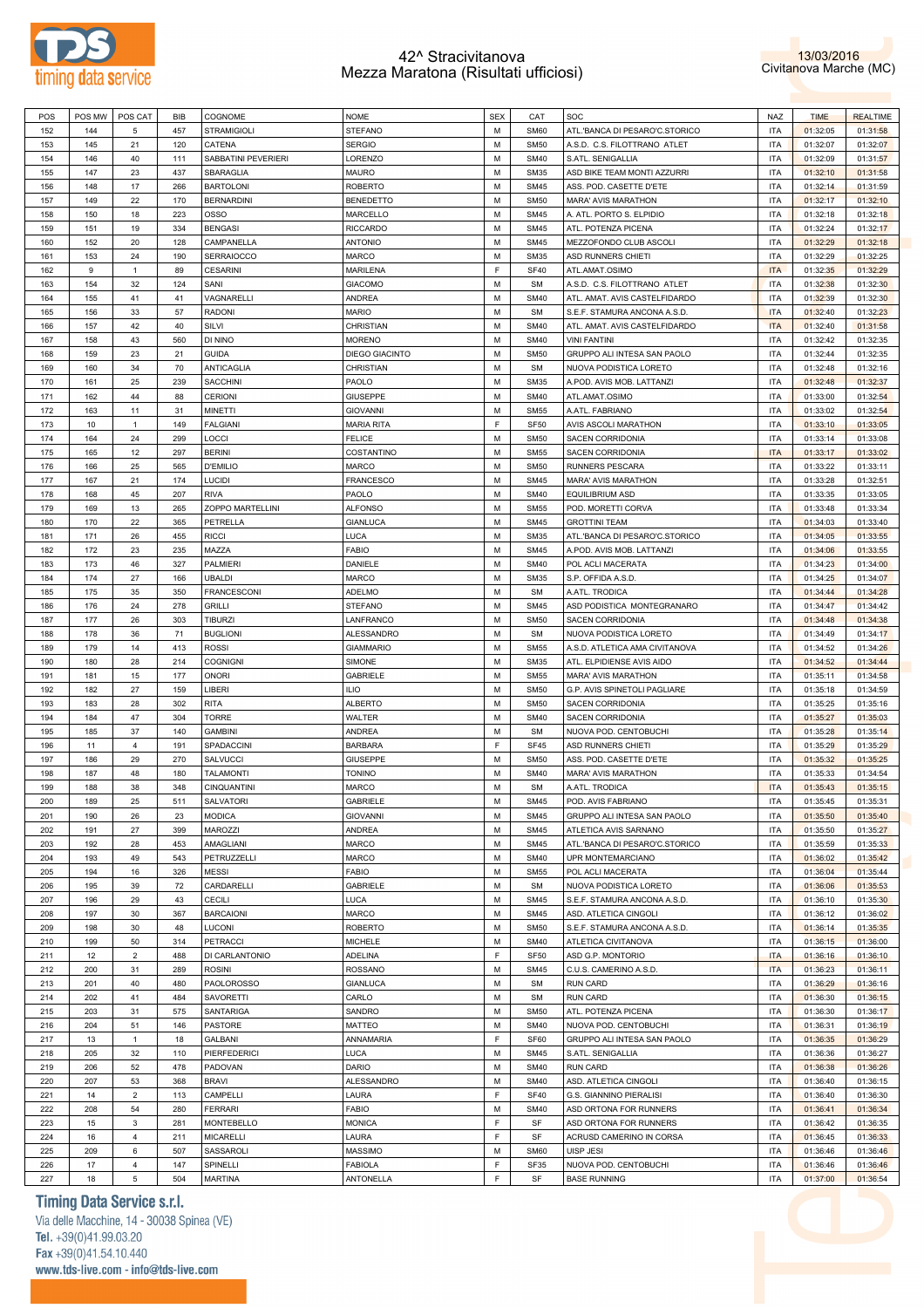



|     | POS MW | POS CAT        | <b>BIB</b> | COGNOME             | <b>NOME</b>       | <b>SEX</b> | CAT         | SOC                            | NAZ        | <b>TIME</b> | <b>REALTIME</b> |
|-----|--------|----------------|------------|---------------------|-------------------|------------|-------------|--------------------------------|------------|-------------|-----------------|
| 228 | 210    | 33             | 568        | PIERSANTE           | <b>OTELLO</b>     | M          | <b>SM45</b> | <b>RUNNERS PESCARA</b>         | ITA        | 01:37:01    | 01:36:51        |
| 229 | 211    | 29             | 138        | <b>FRADIANI</b>     | <b>ANDREA</b>     | M          | <b>SM35</b> | NUOVA POD. CENTOBUCHI          | ITA        | 01:37:02    | 01:36:25        |
|     |        |                |            |                     |                   |            |             |                                |            |             |                 |
| 230 | 212    | $\overline{7}$ | 487        | <b>CHIAVATTI</b>    | <b>REMO</b>       | М          | SM60        | ASD G.P. MONTORIO              | ITA        | 01:37:15    | 01:37:15        |
| 231 | 213    | 32             | 489        | DI GIANGIACOMO      | GABRIELE          | М          | <b>SM50</b> | ASD G.P. MONTORIO              | ITA        | 01:37:15    | 01:37:08        |
| 232 | 214    | 33             | 515        | <b>BASILICO</b>     | <b>GIULIANO</b>   | М          | <b>SM50</b> | SILVI ROAD RUNNERS             | <b>ITA</b> | 01:37:30    | 01:37:11        |
| 233 | 215    | 34             | 293        | <b>MIRAGLIA</b>     | LUIGI             | М          | <b>SM45</b> | ATL. RECANATI                  | <b>ITA</b> | 01:37:32    | 01:37:25        |
| 234 | 19     | 5              | 321        | <b>BUGLIONI</b>     | YELENA            | E          | <b>SF35</b> | POL ACLI MACERATA              | <b>ITA</b> | 01:37:33    | 01:37:26        |
|     |        |                |            |                     |                   |            |             |                                |            |             |                 |
| 235 | 216    | 55             | 550        | <b>FUENTES</b>      | RAFAEL            | М          | <b>SM40</b> | TRIATHLON CIVITANOVA           | ITA        | 01:37:46    | 01:36:44        |
| 236 | 217    | 42             | 215        | <b>GABBANELLI</b>   | LUCA              | M          | <b>SM</b>   | ATL. ELPIDIENSE AVIS AIDO      | <b>ITA</b> | 01:38:01    | 01:37:39        |
| 237 | 218    | 56             | 462        | <b>GIAMMATTEI</b>   | MASSIMO           | М          | <b>SM40</b> | COLLEMAR-ATHON CLUB            | <b>ITA</b> | 01:38:04    | 01:37:45        |
| 238 | 219    | 30             | 259        | <b>IOMMI</b>        | <b>ANDREA</b>     | M          | <b>SM35</b> | POD. MORETTI CORVA             | <b>ITA</b> | 01:38:04    | 01:37:22        |
| 239 | 220    | 35             | 15         | <b>BORTOLUSSI</b>   | <b>GIANPIETRO</b> | М          | <b>SM45</b> | GRUPPO ALI INTESA SAN PAOLO    | <b>ITA</b> | 01:38:12    | 01:37:57        |
|     |        |                |            |                     |                   |            |             |                                |            |             |                 |
| 240 | 221    | 43             | 412        | DI CHIARA           | PAOLO             | M          | <b>SM</b>   | A.S.D. ATLETICA AMA CIVITANOVA | <b>ITA</b> | 01:38:14    | 01:37:47        |
| 241 | 222    | 57             | 465        | <b>PATACCONI</b>    | <b>GIOVANNI</b>   | М          | <b>SM40</b> | ASD CALCINELLI RUN             | <b>ITA</b> | 01:38:15    | 01:38:08        |
| 242 | 223    | 36             | 121        | <b>IACHINI</b>      | <b>MASSIMO</b>    | M          | <b>SM45</b> | A.S.D. C.S. FILOTTRANO ATLET   | <b>ITA</b> | 01:38:17    | 01:37:51        |
| 243 | 224    | 31             | 585        | WOSZ                | <b>STEFANO</b>    | М          | <b>SM35</b> | ATL. AVIS MACERATA             | <b>ITA</b> | 01:38:19    | 01:37:59        |
| 244 | 225    | 34             | 458        | <b>AMATORI</b>      | <b>ROBERTO</b>    | М          | <b>SM50</b> | ATL. URBANIA                   | <b>ITA</b> | 01:38:25    | 01:38:16        |
|     |        |                | 196        | <b>ROSATO</b>       | <b>NICOLA</b>     | М          |             |                                | <b>ITA</b> |             |                 |
| 245 | 226    | 32             |            |                     |                   |            | <b>SM35</b> | ASD GRUPPO PODISTICO IL CRAMPO |            | 01:38:26    | 01:38:16        |
| 246 | 227    | 58             | 501        | <b>BUONO</b>        | FRANCESCO         | М          | <b>SM40</b> | GRUPPO PODISTICO AVIS VAL VIBR | <b>ITA</b> | 01:38:30    | 01:38:22        |
| 247 | 228    | 33             | 556        | SABBATINI           | <b>MASSIMO</b>    | М          | <b>SM35</b> | TRIATHLON CIVITANOVA           | ITA        | 01:38:31    | 01:38:11        |
| 248 | 229    | 44             | 318        | <b>ANCILLAI</b>     | <b>ALESSANDRO</b> | M          | <b>SM</b>   | POL ACLI MACERATA              | <b>ITA</b> | 01:38:38    | 01:38:23        |
| 249 | 230    | 59             | 37         | <b>CURINA</b>       | <b>FRANCESCO</b>  | М          | <b>SM40</b> | ATL. AMAT. AVIS CASTELFIDARDO  | ITA        | 01:38:39    | 01:37:57        |
| 250 | 231    | 37             | 422        | <b>SEMPLICI</b>     | <b>GIANLUCA</b>   | M          | <b>SM45</b> | PALESTRA UP                    | <b>ITA</b> | 01:38:44    | 01:38:11        |
|     |        |                |            |                     |                   |            |             |                                |            |             |                 |
| 251 | 232    | 35             | 26         | <b>ROVERE</b>       | <b>MAURIZIO</b>   | М          | <b>SM50</b> | GRUPPO ALI INTESA SAN PAOLO    | <b>ITA</b> | 01:38:51    | 01:38:39        |
| 252 | 233    | 36             | 95         | <b>GRACIOTTI</b>    | <b>STEFANO</b>    | M          | <b>SM50</b> | ATL.AMAT.OSIMO                 | <b>ITA</b> | 01:39:02    | 01:38:47        |
| 253 | 234    | 8              | 249        | DI TEODORO          | ENZO              | М          | SM60        | A.POD. VALTENNA                | <b>ITA</b> | 01:39:18    | 01:39:07        |
| 254 | 235    | 60             | 56         | POZZI               | <b>TOMMASO</b>    | M          | <b>SM40</b> | S.E.F. STAMURA ANCONA A.S.D.   | <b>ITA</b> | 01:39:21    | 01:39:10        |
| 255 | 236    | 17             | 461        | <b>FIORELLI</b>     | <b>STEFANO</b>    | М          | <b>SM55</b> | COLLEMAR-ATHON CLUB            | ITA        | 01:39:23    | 01:39:13        |
|     | 237    | 38             | 425        | <b>MARTINELLI</b>   | <b>MARCO</b>      | M          | <b>SM45</b> |                                | <b>ITA</b> |             |                 |
| 256 |        |                |            |                     |                   |            |             | NUOVA ATLETICA SANGIUSTESE     |            | 01:39:25    | 01:39:05        |
| 257 | 238    | 39             | 291        | <b>BONACCI</b>      | MASSIMILIANO      | М          | <b>SM45</b> | ATL. RECANATI                  | ITA        | 01:39:26    | 01:39:06        |
| 258 | 239    | 40             | 226        | SARZANA             | FABIO             | М          | <b>SM45</b> | A. ATL. PORTO S. ELPIDIO       | <b>ITA</b> | 01:39:35    | 01:38:42        |
| 259 | 240    | 41             | 320        | <b>BORMIOLI</b>     | <b>GIORGIO</b>    | М          | <b>SM45</b> | POL ACLI MACERATA              | ITA        | 01:39:36    | 01:39:17        |
| 260 | 241    | 18             | 150        | <b>MANCINI</b>      | FRANCESCO         | M          | <b>SM55</b> | AVIS ASCOLI MARATHON           | <b>ITA</b> | 01:39:39    | 01:39:32        |
| 261 | 242    | 34             | 467        | <b>ROSSETTI</b>     | <b>ANTHONY</b>    | М          | <b>SM35</b> | AMICI DELLA FATICA ASD         | ITA        | 01:39:41    | 01:39:41        |
|     |        |                |            |                     |                   |            |             |                                |            |             |                 |
| 262 | 243    | 35             | 541        | <b>BEVONI</b>       | FRANCESCO         | М          | <b>SM35</b> | AMICI DELLA FATICA CESENA ASD  | <b>ITA</b> | 01:39:41    | 01:39:36        |
| 263 | 20     | 3              | 187        | <b>BASSANI</b>      | LORELLA           | E          | <b>SF50</b> | ASD RUNNERS CHIETI             | <b>ITA</b> | 01:39:48    | 01:39:36        |
| 264 | 244    | 42             | 246        | <b>VESPRINI</b>     | <b>ELIANO</b>     | M          | <b>SM45</b> | A.POD. AVIS MOB. LATTANZI      | <b>ITA</b> | 01:39:59    | 01:39:49        |
| 265 | 245    | 43             | 173        | <b>DI FRANCO</b>    | MASSIMO           | М          | <b>SM45</b> | MARA' AVIS MARATHON            | ITA        | 01:40:01    | 01:39:22        |
| 266 | 246    | 36             | 391        | PIERANDREI          | <b>CLAUDIO</b>    | M          | <b>SM35</b> | G.P. AVIS CASTELRAIMONDO       | ITA        | 01:40:11    | 01:39:17        |
|     |        |                |            |                     |                   |            |             |                                |            |             |                 |
| 267 | 247    | 61             | 52         | <b>PACIOTTI</b>     | <b>GABRIELE</b>   | М          | <b>SM40</b> | S.E.F. STAMURA ANCONA A.S.D.   | ITA        | 01:40:11    | 01:40:05        |
| 268 | 248    | 44             | 51         | <b>MURINO</b>       | <b>GIOVANNI</b>   | M          | <b>SM45</b> | S.E.F. STAMURA ANCONA A.S.D.   | <b>ITA</b> | 01:40:15    | 01:40:05        |
| 269 | 249    | 45             | 25         | PESACANE            | <b>GIUSEPPE</b>   | М          | <b>SM45</b> | GRUPPO ALI INTESA SAN PAOLO    | <b>ITA</b> | 01:40:15    | 01:39:42        |
|     |        |                |            | <b>FORTUNATO</b>    | NICOLA MICHELE    | М          | <b>SM40</b> | ASD GRUPPO PODISTICO IL CRAMPO |            | 01:40:17    | 01:40:03        |
| 270 | 250    | 62             | 195        |                     |                   |            |             |                                | <b>ITA</b> |             |                 |
|     |        |                |            |                     |                   |            |             |                                |            |             |                 |
| 271 | 251    | 19             | 538        | <b>TORQUATI</b>     | <b>MARCO</b>      | М          | <b>SM55</b> | ASD METAL ROOF                 | ITA        | 01:40:19    | 01:39:19        |
| 272 | 252    | 63             | 525        | <b>FRANCAVILLA</b>  | <b>ANDREA</b>     | М          | <b>SM40</b> | ASD METAL ROOF                 | ITA        | 01:40:19    | 01:39:27        |
| 273 | 253    | 20             | 131        | CAPECCI             | FRANCESCO         | М          | <b>SM55</b> | ATL. AVIS S.BENEDETTO DEL TR.  | ITA        | 01:40:21    | 01:40:10        |
| 274 | 254    | 37             | 153        | CAPONE              | CARLO             | М          | <b>SM50</b> | G.P. AVIS SPINETOLI PAGLIARE   | <b>ITA</b> | 01:40:24    | 01:39:56        |
| 275 | 255    | 45             | 460        | <b>INTIHAR</b>      | LUIGI             | M          | <b>SM</b>   | ATL. URBANIA                   | <b>ITA</b> | 01:40:32    | 01:39:37        |
| 276 | 256    | 37             | 482        | <b>RICCI</b>        | <b>GIULIO</b>     | M          | <b>SM35</b> | <b>RUN CARD</b>                | <b>ITA</b> | 01:40:36    | 01:39:45        |
|     |        | 46             |            |                     |                   | М          | SM          |                                | ITA        |             |                 |
| 277 | 257    |                | 500        | PILONI              | ALESSANDRO        |            |             | ACRUSD CAMERINO IN CORSA       |            | 01:40:39    | 01:40:15        |
| 278 | 258    | 46             | 450        | KADIU               | PELLUMB           | M          | <b>SM45</b> | ASD.G.S.ATL.EFFEBI FOSSOMBRONE | ALB        | 01:40:39    | 01:40:34        |
| 279 | 259    | 38             | 32         | <b>BIANCONI</b>     | DAVID             | М          | <b>SM50</b> | A.S.ATLETICA FALCONARA         | <b>ITA</b> | 01:40:41    | 01:40:21        |
| 280 | 260    | 47             | 470        | <b>BENEDETTI</b>    | LORENZO           | M          | <b>SM</b>   | <b>RUN CARD</b>                | ITA        | 01:40:41    | 01:40:20        |
| 281 | 261    | 64             | 485        | <b>TAFFI</b>        | MATTEO            | М          | <b>SM40</b> | <b>RUN CARD</b>                | ITA        | 01:40:47    | 01:40:31        |
| 282 | 262    | 38             | 512        | CASADEI             | SAMUELE           | M          | <b>SM35</b> | AMICI DELLA FATICA CESENA ASD  | ITA        | 01:40:56    | 01:40:56        |
|     |        |                |            |                     |                   |            |             |                                |            |             |                 |
| 283 | 263    | 65             | 301        | RANALLI             | ENZO              | М          | <b>SM40</b> | SACEN CORRIDONIA               | ITA        | 01:40:59    | 01:40:51        |
| 284 | 264    | 9              | 112        | SIMONI              | <b>GINO</b>       | M          | SM60        | S.ATL. SENIGALLIA              | ITA        | 01:41:00    | 01:40:52        |
| 285 | 265    | 21             | 10         | <b>CICCARELLI</b>   | <b>FABRIZIO</b>   | М          | <b>SM55</b> | ASD POL. GIORGIANA COLLEVARIO  | ITA        | 01:41:07    | 01:40:56        |
| 286 | 266    | 47             | 356        | CASAGRANDE          | <b>ANDREA</b>     | M          | <b>SM45</b> | <b>GROTTINI TEAM</b>           | <b>ITA</b> | 01:41:11    | 01:40:56        |
| 287 | 267    | 10             | 134        | <b>RASICCI</b>      | ADAMO             | M          | SM60        | A.S.D. COMODO SPORT            | <b>ITA</b> | 01:41:14    | 01:41:06        |
| 288 | 21     | 5              | 454        | <b>BARTOLOMEOLI</b> | CRISTINA          | E          | <b>SF45</b> | ATL.'BANCA DI PESARO'C.STORICO | <b>ITA</b> | 01:41:16    | 01:41:02        |
|     |        |                |            |                     |                   |            |             |                                |            |             |                 |
| 289 | 268    | 11             | 571        | CIARALLO            | <b>GIANFRANCO</b> | M          | SM60        | SPORT RACE A.S.D.              | ITA        | 01:41:17    | 01:41:01        |
| 290 | 269    | 66             | 526        | <b>GIRONACCI</b>    | PAOLO             | M          | <b>SM40</b> | ASD METAL ROOF                 | <b>ITA</b> | 01:41:18    | 01:40:28        |
| 291 | 270    | 12             | 104        | <b>BALICCHIA</b>    | CLAUDIO           | М          | SM60        | S.ATL. SENIGALLIA              | ITA        | 01:41:20    | 01:41:12        |
| 292 | 271    | 22             | 139        | GAETANI             | LUIGI             | M          | <b>SM55</b> | NUOVA POD. CENTOBUCHI          | ITA        | 01:41:23    | 01:41:15        |
| 293 | 22     | 3              | 144        | MOZZONI             | <b>BARBARA</b>    | E          | <b>SF40</b> | NUOVA POD. CENTOBUCHI          | ITA        | 01:41:24    | 01:41:03        |
|     |        |                |            |                     |                   |            |             |                                |            |             |                 |
| 294 | 272    | 48             | 396        | CARDARELLI          | PAOLO             | M          | <b>SM45</b> | ATLETICA AVIS SARNANO          | ITA        | 01:41:30    | 01:41:08        |
| 295 | 273    | 67             | 328        | <b>RASTELLI</b>     | ALESSANDRO        | М          | <b>SM40</b> | POL ACLI MACERATA              | ITA        | 01:41:35    | 01:41:15        |
| 296 | 274    | 39             | 271        | <b>SERRANI</b>      | <b>MAURO</b>      | M          | <b>SM50</b> | ASS. POD. CASETTE D'ETE        | ITA        | 01:41:40    | 01:41:19        |
| 297 | 275    | 48             | 444        | <b>OLIVIERI</b>     | <b>FEDERICO</b>   | М          | <b>SM</b>   | ASD RUNNERS CEPAGATTI          | ITA        | 01:41:42    | 01:41:18        |
| 298 | 276    | 23             | 183        | PETRINI             | FRANCO            | M          | <b>SM55</b> | A.POD. VALTENNA                | ITA        | 01:41:43    | 01:41:27        |
|     |        |                |            |                     |                   | M          |             |                                |            |             |                 |
| 299 | 277    | 68             | 472        | CARSETTI            | PIERFRANCESCO     |            | <b>SM40</b> | <b>RUN CARD</b>                | ITA        | 01:41:48    | 01:41:22        |
| 300 | 278    | 24             | 255        | D'AMORE             | <b>ROBERTO</b>    | M          | <b>SM55</b> | POD. MORETTI CORVA             | <b>ITA</b> | 01:41:52    | 01:41:34        |
| 301 | 279    | 49             | 273        | <b>MECONI</b>       | GABRIELE          | M          | <b>SM45</b> | G.S. FALERIA P.S.ELPIDIO       | <b>ITA</b> | 01:42:02    | 01:41:19        |
| 302 | 280    | 40             | 35         | SANTONI             | <b>ALBERTO</b>    | М          | <b>SM50</b> | A.S.ATLETICA FALCONARA         | <b>ITA</b> | 01:42:03    | 01:41:52        |

# **Timing Data Service s.r.l.**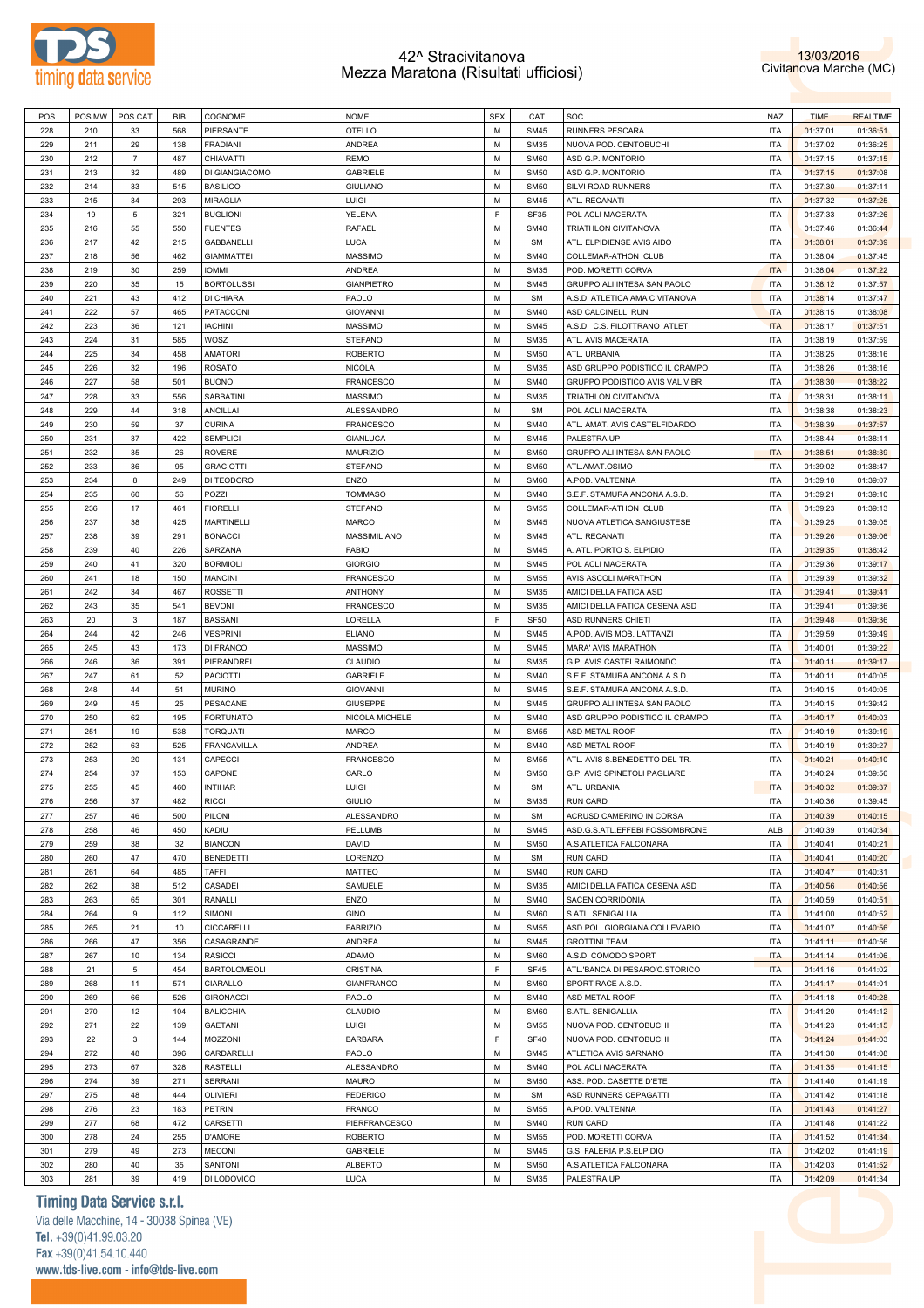



| POS | POS MW | POS CAT        | BIB | COGNOME            | <b>NOME</b>             | <b>SEX</b> | CAT         | <b>SOC</b>                     | NAZ        | <b>TIME</b> | <b>REALTIME</b> |
|-----|--------|----------------|-----|--------------------|-------------------------|------------|-------------|--------------------------------|------------|-------------|-----------------|
| 304 | 282    | 69             | 261 | <b>MARINI</b>      | FABIO                   | M          | <b>SM40</b> | POD. MORETTI CORVA             | <b>ITA</b> | 01:42:20    | 01:42:02        |
| 305 | 283    | $\overline{2}$ | 24  | PELLEGRINI         | <b>NICOLA</b>           | M          | <b>SM65</b> | GRUPPO ALI INTESA SAN PAOLO    | <b>ITA</b> | 01:42:25    | 01:42:10        |
|     |        |                |     |                    |                         |            |             |                                |            |             |                 |
| 306 | 284    | 13             | 451 | <b>RINCI</b>       | <b>NINO</b>             | м          | SM60        | ASD.G.S.ATL.EFFEBI FOSSOMBRONE | <b>ITA</b> | 01:42:25    | 01:42:19        |
| 307 | 285    | 25             | 253 | <b>CHIOINI</b>     | <b>FAUSTO</b>           | M          | <b>SM55</b> | POD. MORETTI CORVA             | <b>ITA</b> | 01:42:26    | 01:41:52        |
| 308 | 286    | 41             | 148 | <b>TRAINI</b>      | <b>FABRIZIO</b>         | M          | <b>SM50</b> | NUOVA POD. CENTOBUCHI          | <b>ITA</b> | 01:42:29    | 01:42:14        |
| 309 | 23     | $\overline{4}$ | 125 | <b>SARNARI</b>     | LARA                    | E          | <b>SF40</b> | A.S.D. C.S. FILOTTRANO ATLET   | <b>ITA</b> | 01:42:30    | 01:42:30        |
| 310 | 287    | 50             | 400 | <b>SCIAMANNA</b>   | LUCA                    | M          | <b>SM45</b> | ATLETICA AVIS SARNANO          | <b>ITA</b> | 01:42:31    | 01:42:08        |
| 311 | 288    | 70             | 551 | <b>GUIOTTO</b>     | FABIO                   | M          | <b>SM40</b> | TRIATHLON CIVITANOVA           | <b>ITA</b> | 01:42:49    | 01:42:32        |
|     |        |                |     |                    |                         |            |             |                                |            |             |                 |
| 312 | 24     | 6              | 519 | <b>VOLPI</b>       | <b>ALESSANDRA</b>       | E          | <b>SF45</b> | SILVI ROAD RUNNERS             | <b>ITA</b> | 01:43:05    | 01:42:44        |
| 313 | 289    | $\mathbf{1}$   | 171 | CARMINUCCI         | CLAUDIO                 | M          | <b>SM70</b> | <b>MARA' AVIS MARATHON</b>     | <b>ITA</b> | 01:43:05    | 01:42:51        |
| 314 | 290    | 40             | 76  | ORFEI              | SAMUELE                 | M          | <b>SM35</b> | NUOVA PODISTICA LORETO         | <b>ITA</b> | 01:43:06    | 01:42:34        |
| 315 | 291    | 3              | 272 | <b>FULIMENI</b>    | <b>GIULIANO</b>         | M          | <b>SM65</b> | G.S. FALERIA P.S.ELPIDIO       | <b>ITA</b> | 01:43:07    | 01:42:24        |
| 316 | 292    | 51             | 473 | <b>CRISTICCHIA</b> | <b>SIMONE</b>           | M          | <b>SM45</b> | <b>RUN CARD</b>                | <b>ITA</b> | 01:43:09    | 01:42:44        |
| 317 | 293    |                | 544 | PIZI               | <b>SERGIO</b>           | M          | <b>SM50</b> | UPR MONTEMARCIANO              | <b>ITA</b> |             |                 |
|     |        | 42             |     |                    |                         |            |             |                                |            | 01:43:09    | 01:42:57        |
| 318 | 294    | 14             | 315 | <b>PIERLUIGI</b>   | ALBERTO                 | M          | SM60        | ATLETICA CIVITANOVA            | <b>ITA</b> | 01:43:10    | 01:43:05        |
| 319 | 295    | 26             | 160 | <b>MERCOLINI</b>   | <b>GIANCARLO</b>        | M          | <b>SM55</b> | G.P. AVIS SPINETOLI PAGLIARE   | <b>ITA</b> | 01:43:14    | 01:42:59        |
| 320 | 296    | 43             | 107 | <b>DUBBINELLI</b>  | <b>GIANLUCA</b>         | M          | <b>SM50</b> | S.ATL. SENIGALLIA              | <b>ITA</b> | 01:43:14    | 01:42:49        |
| 321 | 25     | $\overline{7}$ | 445 | <b>FAIETA</b>      | <b>ANTONIETTA</b>       | E          | <b>SF45</b> | A.S.D. FILIPPIDE MONTESILVANO  | <b>ITA</b> | 01:43:16    | 01:43:03        |
| 322 | 297    | 44             | 268 | <b>PERUGINI</b>    | QUINTO                  | M          | <b>SM50</b> | ASS. POD. CASETTE D'ETE        | <b>ITA</b> | 01:43:19    | 01:43:05        |
| 323 | 26     | 5              | 179 | <b>ROSSI</b>       | <b>BARBARA</b>          | E          | <b>SF40</b> | MARA' AVIS MARATHON            | <b>ITA</b> | 01:43:19    | 01:42:43        |
|     |        |                |     |                    |                         |            |             |                                |            |             |                 |
| 324 | 298    | 52             | 483 | <b>ROCCHETTI</b>   | <b>ROBERTO</b>          | м          | <b>SM45</b> | <b>RUN CARD</b>                | <b>ITA</b> | 01:43:21    | 01:42:59        |
| 325 | 299    | 15             | 292 | <b>MANFRINI</b>    | <b>MAURO</b>            | M          | SM60        | ATL. RECANATI                  | <b>ITA</b> | 01:43:30    | 01:43:20        |
| 326 | 27     | 6              | 287 | <b>CILLA</b>       | <b>GIORGIA</b>          | E          | <b>SF35</b> | C.U.S. CAMERINO A.S.D.         | <b>ITA</b> | 01:43:39    | 01:43:22        |
| 327 | 300    | 41             | 558 | <b>VIRTIS</b>      | <b>DIEGO</b>            | M          | <b>SM35</b> | TRIATHLON CIVITANOVA           | <b>ITA</b> | 01:43:50    | 01:42:50        |
| 328 | 301    | 45             | 317 | <b>SAGRIPANTI</b>  | CLAUDIO                 | м          | <b>SM50</b> | ATLETICA CIVITANOVA            | <b>ITA</b> | 01:43:51    | 01:43:38        |
| 329 | 302    | 53             | 527 | <b>MARCELLI</b>    | LUCA                    | M          | <b>SM45</b> | <b>ASD METAL ROOF</b>          | <b>ITA</b> | 01:43:53    | 01:43:32        |
|     |        |                |     | <b>CIAPANNA</b>    |                         | M          |             |                                |            |             |                 |
| 330 | 303    | 54             | 347 |                    | FERNANDO                |            | <b>SM45</b> | A.ATL. TRODICA                 | <b>ITA</b> | 01:43:53    | 01:43:41        |
| 331 | 304    | $\overline{4}$ | 394 | SALTALAMACCHIA     | SANDRO                  | M          | <b>SM65</b> | G.P. AVIS CASTELRAIMONDO       | <b>ITA</b> | 01:43:59    | 01:43:54        |
| 332 | 305    | 49             | 38  | <b>MOGETTA</b>     | LUCA                    | M          | <b>SM</b>   | ATL. AMAT. AVIS CASTELFIDARDO  | <b>ITA</b> | 01:44:06    | 01:43:56        |
| 333 | 306    | 27             | 476 | MILLOZZA           | <b>GIOVANNI BATTIST</b> | M          | <b>SM55</b> | <b>RUN CARD</b>                | <b>ITA</b> | 01:44:11    | 01:43:54        |
| 334 | 307    | $\overline{2}$ | 106 | CAPPONI            | <b>MARIANO</b>          | M          | <b>SM70</b> | S.ATL. SENIGALLIA              | <b>ITA</b> | 01:44:13    | 01:44:04        |
| 335 | 308    | 55             | 245 | <b>VERDECCHIA</b>  | CARLO                   | M          | <b>SM45</b> | A.POD. AVIS MOB. LATTANZI      | <b>ITA</b> | 01:44:24    | 01:44:09        |
|     |        |                |     |                    |                         | M          |             |                                | <b>ITA</b> |             |                 |
| 336 | 309    | 28             | 263 | RAMINI             | <b>ALFONSO</b>          |            | <b>SM55</b> | POD. MORETTI CORVA             |            | 01:44:28    | 01:43:50        |
| 337 | 310    | 71             | 433 | <b>EMILIOZZI</b>   | SANDRO                  | M          | <b>SM40</b> | ASD BIKE TEAM MONTI AZZURRI    | <b>ITA</b> | 01:44:34    | 01:44:20        |
| 338 | 311    | 42             | 553 | <b>MUSTI</b>       | <b>GIACOMO</b>          | M          | <b>SM35</b> | TRIATHLON CIVITANOVA           | <b>ITA</b> | 01:44:34    | 01:43:34        |
| 339 | 28     | 6              | 80  | POLITANO           | <b>PATRIZIA</b>         | E          | <b>SF40</b> | NUOVA PODISTICA LORETO         | <b>ITA</b> | 01:44:40    | 01:44:33        |
| 340 | 312    | 29             | 209 | <b>ORTOLANI</b>    | CELSO                   | м          | <b>SM55</b> | ACRUSD CAMERINO IN CORSA       | <b>ITA</b> | 01:44:46    | 01:44:24        |
| 341 | 313    | 46             | 385 | LORI               | <b>GIORGIO</b>          | M          | <b>SM50</b> | G.P. AVIS CASTELRAIMONDO       | <b>ITA</b> | 01:44:47    | 01:44:11        |
| 342 | 314    | 43             | 459 | <b>GRASSI</b>      | <b>MICHELE</b>          | м          | <b>SM35</b> | ATL. URBANIA                   | <b>ITA</b> | 01:44:52    | 01:43:59        |
|     |        |                |     |                    |                         |            |             |                                |            |             |                 |
| 343 | 315    | 72             | 372 | <b>BATTELLINI</b>  | SIMONE                  | M          | <b>SM40</b> | G.P. AVIS CASTELRAIMONDO       | <b>ITA</b> | 01:44:59    | 01:44:41        |
| 344 | 316    | 56             | 313 | <b>MOSCA</b>       | <b>FEDERICO</b>         | м          | <b>SM45</b> | ATLETICA CIVITANOVA            | <b>ITA</b> | 01:45:05    | 01:44:57        |
| 345 | 317    | 44             | 546 | <b>INZERILLI</b>   | <b>PIERLUIGI</b>        | M          | <b>SM35</b> | POL. PORTO 85                  | <b>ITA</b> | 01:45:17    | 01:44:43        |
| 346 | 318    | 45             | 547 | <b>SANTORI</b>     | SIMONE                  | м          | <b>SM35</b> | POL. PORTO 85                  | <b>ITA</b> | 01:45:18    | 01:44:43        |
| 347 | 319    | 16             | 363 | MENGARELLI         | STEFANO                 | M          | SM60        | <b>GROTTINI TEAM</b>           | <b>ITA</b> | 01:45:20    | 01:45:10        |
| 348 | 320    | 46             | 64  | <b>BARONE</b>      | <b>ANTONIO</b>          | м          | <b>SM35</b> | SPORT D.L.F. ANCONA            | <b>ITA</b> | 01:45:20    | 01:45:05        |
| 349 | 321    | 30             | 220 | <b>GNOCCHINI</b>   | <b>PATRIZIO</b>         | M          | <b>SM55</b> | A. ATL. PORTO S. ELPIDIO       | <b>ITA</b> | 01:45:31    | 01:45:17        |
|     |        |                |     |                    |                         |            |             |                                |            |             |                 |
| 350 | 322    | 57             | 316 | SAGRETTI           | CARLO                   | м          | <b>SM45</b> | ATLETICA CIVITANOVA            | <b>ITA</b> | 01:45:40    | 01:45:15        |
| 351 | 323    | 58             | 441 | <b>CUTRINI</b>     | <b>ANDREA</b>           | M          | <b>SM45</b> | RUN RAN RUN ASD                | <b>ITA</b> | 01:45:42    | 01:45:17        |
| 352 | 324    | 47             | 404 | <b>BARBONI</b>     | <b>FRANCO</b>           | M          | <b>SM50</b> | POLISPORTIVA MONTECASSIANO ASD | <b>ITA</b> | 01:46:02    | 01:45:53        |
| 353 | 325    | 50             | 554 | OLIVE              | <b>RICCARDO</b>         | м          | <b>SM</b>   | TRIATHLON CIVITANOVA           | <b>ITA</b> | 01:46:03    | 01:44:58        |
| 354 | 326    | 59             | 137 | DE CESARI          | PATRIZIO                | M          | <b>SM45</b> | NUOVA POD. CENTOBUCHI          | <b>ITA</b> | 01:46:08    | 01:45:31        |
| 355 | 327    | 47             | 238 | PIERONI            | <b>SAMUELE</b>          | M          | <b>SM35</b> | A.POD. AVIS MOB. LATTANZI      | <b>ITA</b> | 01:46:12    | 01:45:50        |
|     |        |                |     | CAROTENUTO         | <b>GENNARO</b>          | M          |             |                                | <b>ITA</b> |             |                 |
| 356 | 328    | 48             | 323 |                    |                         |            | <b>SM50</b> | POL ACLI MACERATA              |            | 01:46:15    | 01:45:50        |
| 357 | 329    | 73             | 552 | LUCIANI            | <b>TIZIANO</b>          | M          | <b>SM40</b> | TRIATHLON CIVITANOVA           | <b>ITA</b> | 01:46:20    | 01:45:16        |
| 358 | 330    | 49             | 416 | <b>ALESSI</b>      | BALDASSARE              | M          | <b>SM50</b> | PALESTRA UP                    | <b>ITA</b> | 01:46:22    | 01:45:47        |
| 359 | 331    | 51             | 477 | NATALINI           | <b>MICHELE</b>          | M          | <b>SM</b>   | <b>RUN CARD</b>                | <b>ITA</b> | 01:46:23    | 01:45:50        |
| 360 | 332    | 52             | 549 | CARNEVALI          | MATTEO                  | м          | <b>SM</b>   | TRIATHLON CIVITANOVA           | <b>ITA</b> | 01:46:33    | 01:45:33        |
| 361 | 333    | 74             | 468 | <b>AMADIO</b>      | <b>GIANNI</b>           | M          | <b>SM40</b> | <b>RUN CARD</b>                | <b>ITA</b> | 01:46:35    | 01:45:59        |
| 362 | 334    | 17             | 165 | <b>GRILLI</b>      | <b>TONINO</b>           | M          | SM60        | S.P. OFFIDA A.S.D.             | <b>ITA</b> | 01:46:47    | 01:46:31        |
|     |        |                |     |                    |                         |            |             |                                |            |             |                 |
| 363 | 335    | 75             | 405 | GIUSTOZZI          | <b>GIOVANNI</b>         | M          | <b>SM40</b> | POLISPORTIVA MONTECASSIANO ASD | <b>ITA</b> | 01:46:51    | 01:46:44        |
| 364 | 29     | $\overline{4}$ | 90  | CONTI              | <b>MARIA CRISTINA</b>   | E          | <b>SF50</b> | ATL.AMAT.OSIMO                 | <b>ITA</b> | 01:47:04    | 01:46:49        |
| 365 | 336    | 60             | 100 | <b>POLVERINI</b>   | LUIGI                   | M          | <b>SM45</b> | ATL.AMAT.OSIMO                 | <b>ITA</b> | 01:47:23    | 01:47:01        |
| 366 | 337    | 61             | 436 | PASQUALI           | CORRADO                 | M          | <b>SM45</b> | ASD BIKE TEAM MONTI AZZURRI    | <b>ITA</b> | 01:47:26    | 01:46:41        |
| 367 | 338    | 50             | 576 | RAPANELLI          | <b>RENATO</b>           | M          | <b>SM50</b> | ASD POL. GIORGIANA COLLEVARIO  | <b>ITA</b> | 01:47:35    | 01:47:11        |
| 368 | 339    | 51             | 574 | <b>PISTOLESI</b>   | <b>GIULIANO</b>         | M          | <b>SM50</b> | SACEN CORRIDONIA               | <b>ITA</b> | 01:47:46    | 01:47:05        |
| 369 | 340    | 62             | 387 | <b>MARASCA</b>     | <b>JEAN LUC</b>         | M          | <b>SM45</b> | G.P. AVIS CASTELRAIMONDO       | <b>ITA</b> | 01:47:51    | 01:46:58        |
|     |        |                |     |                    |                         |            |             |                                |            |             |                 |
| 370 | 341    | 76             | 402 | <b>FOGLIA</b>      | <b>ALBANO</b>           | M          | <b>SM40</b> | POLISPORTIVA SERRALTA A.S.D.   | <b>ITA</b> | 01:47:57    | 01:47:40        |
| 371 | 342    | 52             | 510 | <b>ESPOSTO</b>     | <b>DARCISIO</b>         | M          | <b>SM50</b> | POD. AVIS FABRIANO             | <b>ITA</b> | 01:48:03    | 01:47:48        |
| 372 | 343    | 18             | 298 | <b>CORSETTI</b>    | <b>GIANCARLO</b>        | M          | <b>SM60</b> | SACEN CORRIDONIA               | <b>ITA</b> | 01:48:04    | 01:47:40        |
| 373 |        | 8              | 258 | <b>IERVICELLA</b>  | <b>BENEDETTA</b>        | E          | <b>SF45</b> | POD. MORETTI CORVA             | <b>ITA</b> | 01:48:07    | 01:47:31        |
|     | 30     |                |     |                    | <b>PIERGIORGIO</b>      | M          | <b>SM40</b> | POD. MORETTI CORVA             | <b>ITA</b> | 01:48:07    | 01:47:43        |
| 374 | 344    |                |     | <b>NERI</b>        |                         |            |             |                                |            |             |                 |
|     |        | 77             | 262 |                    |                         |            |             |                                |            |             |                 |
| 375 | 31     | $\overline{7}$ | 208 | <b>SACCHI</b>      | LETIZIA                 | E          | <b>SF35</b> | <b>EQUILIBRIUM ASD</b>         | <b>ITA</b> | 01:48:11    | 01:47:55        |
| 376 | 32     | $\overline{7}$ | 33  | <b>CHERUBINI</b>   | <b>SILVIA</b>           | F          | <b>SF40</b> | A.S.ATLETICA FALCONARA         | <b>ITA</b> | 01:48:12    | 01:48:02        |
| 377 | 345    | 78             | 230 | <b>CRUCIANI</b>    | <b>GIORGIO</b>          | M          | <b>SM40</b> | A.POD. AVIS MOB. LATTANZI      | <b>ITA</b> | 01:48:15    | 01:48:10        |
| 378 | 33     | 8              | 58  | RAMAZZOTTI         | <b>ALESSIA</b>          | E          | <b>SF40</b> | S.E.F. STAMURA ANCONA A.S.D.   | <b>ITA</b> | 01:48:21    | 01:48:11        |

**Timing Data Service s.r.l.**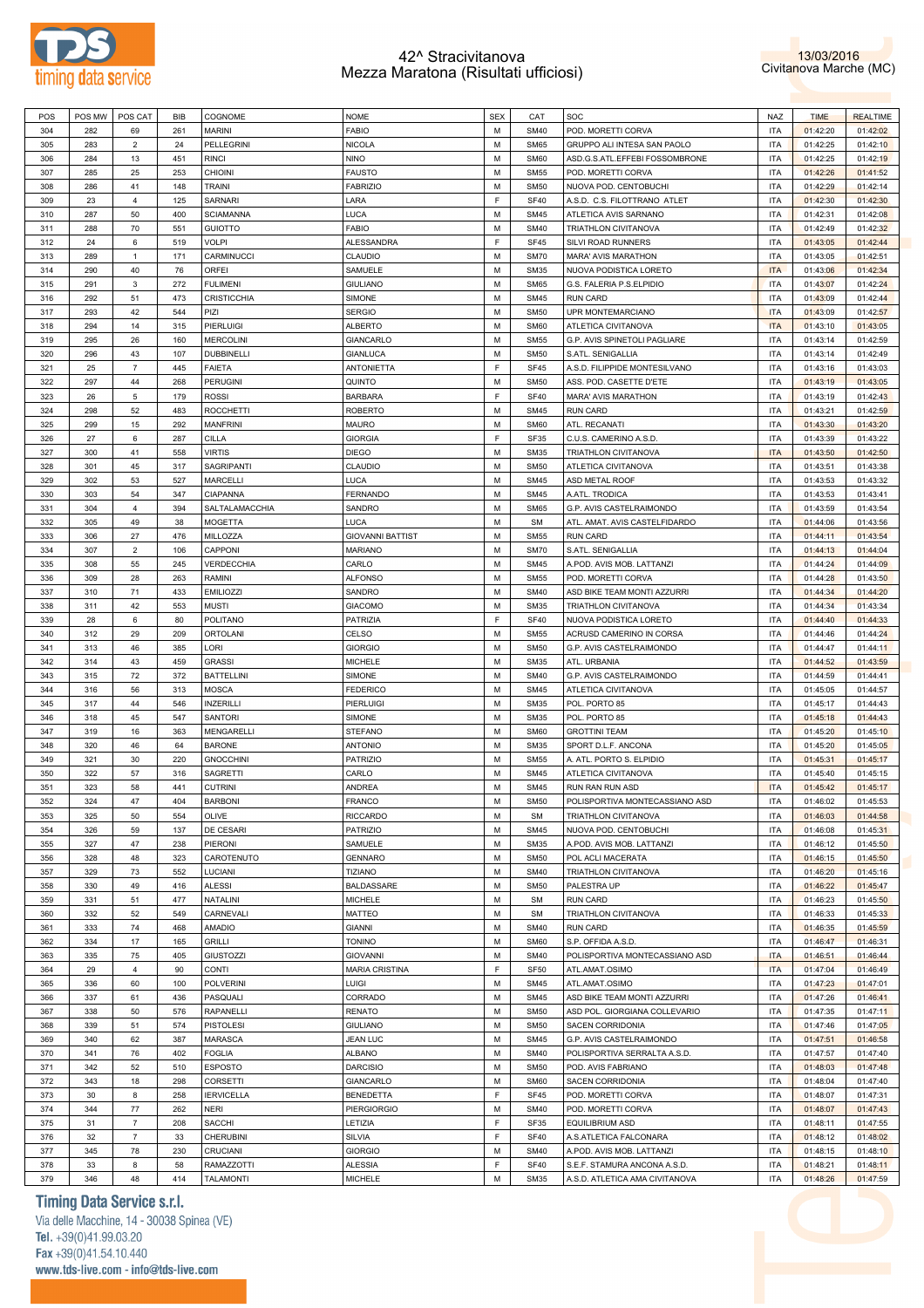



| POS | POS MW | POS CAT        | <b>BIB</b> | COGNOME             | <b>NOME</b>        | <b>SEX</b> | CAT         | SOC                                               | NAZ        | <b>TIME</b> | <b>REALTIME</b> |
|-----|--------|----------------|------------|---------------------|--------------------|------------|-------------|---------------------------------------------------|------------|-------------|-----------------|
| 380 | 347    | 53             | 197        | <b>VALENTINI</b>    | <b>ANTONIO</b>     | M          | <b>SM50</b> | ASD GRUPPO PODISTICO IL CRAMPO                    | <b>ITA</b> | 01:48:33    | 01:48:19        |
| 381 | 348    | 63             | 54         | PERGOLOTTI          | PAOLO              | M          | <b>SM45</b> | S.E.F. STAMURA ANCONA A.S.D                       | <b>ITA</b> | 01:48:35    | 01:48:19        |
|     |        |                |            |                     |                    | F          |             |                                                   |            |             |                 |
| 382 | 34     | 6              | 531        | <b>MORESCHINI</b>   | CHIARA             |            | SF          | ASD METAL ROOF                                    | <b>ITA</b> | 01:48:36    | 01:47:39        |
| 383 | 35     | 9              | 63         | VENTURINI           | CLAUDIA            | F          | <b>SF40</b> | S.E.F. STAMURA ANCONA A.S.D                       | <b>ITA</b> | 01:48:45    | 01:48:22        |
| 384 | 36     | $9$            | 267        | <b>GUERRA</b>       | <b>FRANCESCA</b>   | F          | <b>SF45</b> | ASS. POD. CASETTE D'ETE                           | <b>ITA</b> | 01:48:45    | 01:48:23        |
| 385 | 349    | 53             | 528        | <b>MATTIOLI</b>     | <b>STEFANO</b>     | M          | <b>SM</b>   | ASD METAL ROOF                                    | <b>ITA</b> | 01:48:48    | 01:47:50        |
| 386 | 350    | 64             | 260        | LUPETTI             | <b>ROBERTO</b>     | M          | <b>SM45</b> | POD. MORETTI CORVA                                | <b>ITA</b> | 01:48:49    | 01:48:26        |
| 387 | 351    | 31             | 533        | SANTINI             | NAZZARENO          | M          | <b>SM55</b> | ASD METAL ROOF                                    | <b>ITA</b> | 01:48:49    | 01:48:01        |
| 388 | 352    | 54             | 582        | <b>FIORANI</b>      | <b>FABRIZIO</b>    | M          | <b>SM50</b> | A.ATL. TRODICA                                    | <b>ITA</b> | 01:49:07    | 01:48:28        |
| 389 | 353    | 79             | 234        | KATSANOS            | <b>CHRISTOS</b>    | M          | <b>SM40</b> | A.POD. AVIS MOB. LATTANZI                         | <b>ITA</b> | 01:49:19    | 01:49:15        |
| 390 | 354    | 80             | 581        | AMMERATA            | ANDREA             | M          | <b>SM40</b> | NUOVA PODISTICA LORETO                            | <b>ITA</b> | 01:49:28    | 01:48:55        |
|     |        |                |            |                     |                    |            |             |                                                   |            |             |                 |
| 391 | 355    | 81             | 59         | REDAELLI            | <b>ROBERTO</b>     | M          | <b>SM40</b> | S.E.F. STAMURA ANCONA A.S.D                       | <b>ITA</b> | 01:49:29    | 01:49:20        |
| 392 | 356    | 19             | 341        | MASSACCESI          | PAOLO              | M          | <b>SM60</b> | ATL. POTENZA PICENA                               | <b>ITA</b> | 01:49:32    | 01:49:15        |
| 393 | 37     | 10             | 384        | <b>GRELLONI</b>     | PATRIZIA           | F          | <b>SF40</b> | G.P. AVIS CASTELRAIMONDO                          | <b>ITA</b> | 01:49:38    | 01:48:47        |
| 394 | 357    | 5              | 373        | <b>BOVETTI</b>      | LUCIANO            | M          | <b>SM65</b> | G.P. AVIS CASTELRAIMONDO                          | <b>ITA</b> | 01:49:40    | 01:48:47        |
| 395 | 358    | 82             | 486        | <b>ALFONSI</b>      | <b>UMBERTO</b>     | M          | <b>SM40</b> | ASD G.P. MONTORIO                                 | <b>ITA</b> | 01:49:42    | 01:49:32        |
| 396 | 359    | 32             | 274        | ORIENTI             | <b>ENRICO</b>      | M          | <b>SM55</b> | G.S. FALERIA P.S.ELPIDIO                          | <b>ITA</b> | 01:49:45    | 01:49:37        |
| 397 | 360    | 55             | 410        | <b>TASSO</b>        | <b>ROBERTO</b>     | M          | <b>SM50</b> | POLISPORTIVA MONTECASSIANO ASD                    | <b>ITA</b> | 01:49:46    | 01:49:21        |
| 398 | 361    | 33             | 427        | <b>STIZZA</b>       | <b>GIORDANO</b>    | M          | <b>SM55</b> | NUOVA ATLETICA SANGIUSTESE                        | <b>ITA</b> | 01:49:56    | 01:49:15        |
| 399 | 38     | 10             | 312        | <b>MOBILI</b>       | SONIA              | F          | <b>SF45</b> | ATLETICA CIVITANOVA                               | <b>ITA</b> | 01:50:04    | 01:49:56        |
| 400 | 39     | $\overline{2}$ | 36         | <b>CINGOLANI</b>    | MARIA              | F          | SF60        | ATL. AMAT. AVIS CASTELFIDARDO                     | <b>ITA</b> | 01:50:04    | 01:49:55        |
| 401 | 362    | 65             | 557        | TARABELLI           | <b>MARCO</b>       | M          | <b>SM45</b> | TRIATHLON CIVITANOVA                              | <b>ITA</b> | 01:50:16    | 01:49:17        |
| 402 | 363    |                | 420        | <b>MORDINI</b>      |                    | M          | <b>SM55</b> | PALESTRA UP                                       | <b>ITA</b> |             |                 |
|     |        | 34             |            |                     | <b>RICCARDO</b>    |            |             |                                                   |            | 01:50:21    | 01:49:49        |
| 403 | 364    | 20             | 251        | <b>TORDINI</b>      | PIERINO            | M          | <b>SM60</b> | A.POD. VALTENNA                                   | <b>ITA</b> | 01:50:24    | 01:50:24        |
| 404 | 365    | 21             | 351        | PORFIRI             | NAZZARENO          | M          | <b>SM60</b> | A.ATL. TRODICA                                    | <b>ITA</b> | 01:50:39    | 01:49:54        |
| 405 | 366    | 49             | 276        | <b>BISCONTI</b>     | GIUSEPPE           | M          | <b>SM35</b> | ASD PODISTICA MONTEGRANARO                        | <b>ITA</b> | 01:50:42    | 01:50:25        |
| 406 | 367    | 56             | 257        | <b>FRANCA</b>       | <b>FABIO</b>       | M          | <b>SM50</b> | POD, MORETTI CORVA                                | <b>ITA</b> | 01:50:44    | 01:49:46        |
| 407 | 368    | 22             | 517        | ROMANELLI           | <b>GABRIELE</b>    | M          | <b>SM60</b> | SILVI ROAD RUNNERS                                | <b>ITA</b> | 01:50:47    | 01:50:28        |
| 408 | 369    | 50             | 169        | <b>ALFONSI</b>      | <b>ROMEO</b>       | M          | <b>SM35</b> | MARA' AVIS MARATHON                               | <b>ITA</b> | 01:50:49    | 01:50:01        |
| 409 | 40     | 5              | 16         | COLOMBO             | PAOLA              | F          | <b>SF50</b> | GRUPPO ALI INTESA SAN PAOLO                       | <b>ITA</b> | 01:50:51    | 01:50:40        |
| 410 | 370    | 35             | 395        | SPADONI             | <b>FABRIZIO</b>    | M          | <b>SM55</b> | G.P. AVIS CASTELRAIMONDO                          | <b>ITA</b> | 01:50:52    | 01:50:12        |
| 411 | 371    | 66             | 555        | PERETTI             | <b>ALBERTO</b>     | M          | <b>SM45</b> | TRIATHLON CIVITANOVA                              | <b>ITA</b> | 01:50:54    | 01:49:50        |
| 412 | 372    | 67             | 423        | <b>BAGAZZOLI</b>    | GIANCARLO          | M          | <b>SM45</b> | NUOVA ATLETICA SANGIUSTESE                        | <b>ITA</b> | 01:51:03    | 01:50:23        |
|     |        |                |            |                     | CINZIA             | F          |             |                                                   | <b>ITA</b> |             |                 |
| 413 | 41     | 8              | 381        | COPPARI             |                    |            | <b>SF35</b> | G.P. AVIS CASTELRAIMONDO                          |            | 01:51:06    | 01:50:48        |
| 414 | 373    | 23             | 324        | CICARILLI           | NAZZARENO          | M          | <b>SM60</b> | POL ACLI MACERATA                                 | <b>ITA</b> | 01:51:12    | 01:50:41        |
| 415 | 374    | 54             | 397        | CATANI              | SIMONE             | M          | <b>SM</b>   | ATLETICA AVIS SARNANO                             | <b>ITA</b> | 01:51:24    | 01:51:00        |
| 416 | 42     | $9$            | 524        | DI STEFANO          | LAURA              | F          | <b>SF35</b> | ASD METAL ROOF                                    | <b>ITA</b> | 01:51:24    | 01:50:26        |
| 417 | 43     | $\overline{7}$ | 75         | <b>MARCONI</b>      | <b>SIMONA</b>      | F          | SF          | NUOVA PODISTICA LORETO                            | <b>ITA</b> | 01:51:27    | 01:50:40        |
| 418 | 375    | 57             | 74         | <b>GROTTINI</b>     | <b>GIAMPAOLO</b>   | M          | <b>SM50</b> | NUOVA PODISTICA LORETO                            | <b>ITA</b> | 01:51:28    | 01:50:45        |
|     |        |                |            |                     |                    |            |             |                                                   |            |             |                 |
| 419 | 376    | 51             | 154        | DAMIANI             | MARCO              | M          | <b>SM35</b> | G.P. AVIS SPINETOLI PAGLIARE                      | <b>ITA</b> | 01:51:32    | 01:51:10        |
| 420 | 377    | 83             | 345        | <b>TORLUCCIO</b>    | ANTONIO            | M          | <b>SM40</b> | ATL. POTENZA PICENA                               | <b>ITA</b> | 01:51:33    | 01:51:26        |
|     | 378    | 58             | 409        |                     |                    | M          | <b>SM50</b> |                                                   | <b>ITA</b> |             |                 |
| 421 |        |                |            | PAPARELLI           | SANTE              |            |             | POLISPORTIVA MONTECASSIANO ASD<br><b>RUN CARD</b> |            | 01:51:34    | 01:51:28        |
| 422 | 379    | 84             | 469        | <b>BACCIFAVA</b>    | <b>DEMIS</b>       | M          | <b>SM40</b> |                                                   | <b>ITA</b> | 01:51:35    | 01:50:47        |
| 423 | 44     | 11             | 305        | VICO                | AMINA              | F          | <b>SF45</b> | <b>SACEN CORRIDONIA</b>                           | <b>ITA</b> | 01:51:41    | 01:51:18        |
| 424 | 380    | 59             | 96         | LABIANCA            | <b>MARIO LUIGI</b> | M          | <b>SM50</b> | ATL.AMAT.OSIMO                                    | <b>ITA</b> | 01:51:48    | 01:51:31        |
| 425 | 45     | $\overline{1}$ | 241        | <b>SERAFINI</b>     | ANNUNZIATA         | F          | SF65        | A.POD. AVIS MOB. LATTANZI                         | <b>ITA</b> | 01:51:59    | 01:51:43        |
| 426 | 381    | 68             | 471        | CANNELLA            | ALVARO             | M          | <b>SM45</b> | <b>RUN CARD</b>                                   | <b>ITA</b> | 01:52:10    | 01:51:35        |
| 427 | 382    | 36             | 346        | CASTAGNA            | <b>MASSIMO</b>     | M          | <b>SM55</b> | A.ATL. TRODICA                                    | <b>ITA</b> | 01:52:18    | 01:52:05        |
| 428 | 383    | 85             | 61         | <b>SCORTECHINI</b>  | <b>STEFANO</b>     | M          | <b>SM40</b> | S.E.F. STAMURA ANCONA A.S.D                       | <b>ITA</b> | 01:52:20    | 01:52:11        |
| 429 | 384    | 37             | 514        | <b>ROSCIOLI</b>     | ROSSANO            | M          | <b>SM55</b> | ASD FART SPORT                                    | <b>ITA</b> | 01:52:21    | 01:52:03        |
| 430 | 385    | 24             | 513        | CASSIBBA            | VINCENZO           | M          | <b>SM60</b> | ASD FART SPORT                                    | <b>ITA</b> | 01:52:22    | 01:52:03        |
| 431 | 386    | 38             | 136        | CAPPELLACCI         | GIANCARLO          | M          | <b>SM55</b> | NUOVA POD. CENTOBUCHI                             | <b>ITA</b> | 01:52:22    | 01:51:46        |
| 432 | 46     | 8              | 275        | <b>ZUCCHINI</b>     | ROBERTA            | F          | SF          | TEAM ATLETICA MARCHE                              | <b>ITA</b> | 01:52:24    | 01:51:24        |
| 433 | 387    | 86             | 213        | CAPANNELLI          | ANTONELLO          | M          | <b>SM40</b> | ASD ASPA BASTIA UMBRA                             | <b>ITA</b> | 01:52:26    | 01:51:56        |
| 434 | 388    | 87             | 340        | PIZZARULLI          |                    | M          | <b>SM40</b> | <b>EQUILIBRIUM ASD</b>                            | <b>ITA</b> | 01:52:30    | 01:52:01        |
|     |        |                |            |                     | ANDREA             |            |             |                                                   |            |             |                 |
| 435 | 389    | 39             | 143        | <b>MARICOTTI</b>    | <b>FEDERICO</b>    | M          | <b>SM55</b> | NUOVA POD. CENTOBUCHI                             | <b>ITA</b> | 01:52:33    | 01:51:57        |
| 436 | 390    | 52             | 374        | <b>BRUZZECHESSE</b> | CLAUDIO            | M          | <b>SM35</b> | G.P. AVIS CASTELRAIMONDO                          | <b>ITA</b> | 01:52:34    | 01:51:36        |
| 437 | 47     | $10$           | 201        | VERDESCA            | <b>MONICA</b>      | F          | <b>SF35</b> | <b>FISKY RUNNING</b>                              | <b>ITA</b> | 01:52:43    | 01:52:18        |
| 438 | 391    | 88             | 380        | CHIARALUCE          | MAURO              | M          | <b>SM40</b> | G.P. AVIS CASTELRAIMONDO                          | <b>ITA</b> | 01:53:14    | 01:52:47        |
| 439 | 392    | 69             | 19         | <b>GIOMMI</b>       | <b>STEFANO</b>     | M          | <b>SM45</b> | GRUPPO ALI INTESA SAN PAOLO                       | <b>ITA</b> | 01:53:16    | 01:52:48        |
| 440 | 393    | 40             | 383        | <b>GENTILUCCI</b>   | FABIO              | M          | <b>SM55</b> | G.P. AVIS CASTELRAIMONDO                          | <b>ITA</b> | 01:53:21    | 01:52:38        |
| 441 | 394    | 60             | 545        | RINALDI             | RENZO              | M          | <b>SM50</b> | UPR MONTEMARCIANO                                 | <b>ITA</b> | 01:53:24    | 01:53:03        |
| 442 | 395    | 53             | 443        | VALENTINI           | MARCO              | M          | <b>SM35</b> | A.POD. VALTENNA                                   | <b>ITA</b> | 01:53:24    | 01:52:56        |
| 443 | 396    | 61             | 529        | MEZZABOTTA          | GIORDANO           | M          | <b>SM50</b> | ASD METAL ROOF                                    | <b>ITA</b> | 01:53:29    | 01:53:09        |
| 444 | 397    | 41             | 566        | MAZZUCCHETTI        | AMEDEO             | M          | <b>SM55</b> | RUNNERS PESCARA                                   | <b>ITA</b> | 01:53:31    | 01:53:23        |
|     | 398    |                |            |                     |                    | M          | <b>SM60</b> |                                                   |            |             |                 |
| 445 |        | 25             | 331        | SPALLETTI           | ANDREA             |            |             | POL ACLI MACERATA                                 | <b>ITA</b> | 01:53:35    | 01:53:03        |
| 446 | 48     | 12             | 518        | VALLESCURA          | SANDRA             | F          | <b>SF45</b> | SILVI ROAD RUNNERS                                | <b>ITA</b> | 01:53:45    | 01:53:26        |
| 447 | 399    | 42             | 231        | <b>DEL GATTO</b>    | LUIGINO            | M          | <b>SM55</b> | A.POD. AVIS MOB. LATTANZI                         | <b>ITA</b> | 01:54:38    | 01:54:03        |
| 448 | 400    | $\overline{1}$ | 250        | SGARIGLIA           | MARINO             | M          | <b>SM75</b> | A.POD. VALTENNA                                   | <b>ITA</b> | 01:54:38    | 01:54:00        |
| 449 | 49     | $\mathsf 3$    | 91         | D'ALONZO            | CHIARINA           | F          | SF60        | ATL.AMAT.OSIMO                                    | <b>ITA</b> | 01:54:44    | 01:54:32        |
| 450 | 401    | 62             | 375        | CAMONI              | MASSIMO            | M          | <b>SM50</b> | G.P. AVIS CASTELRAIMONDO                          | <b>ITA</b> | 01:54:52    | 01:54:11        |
| 451 | 50     | 11             | 294        | <b>MOGLIANI</b>     | <b>NOEMI</b>       | F          | <b>SF40</b> | ATL. RECANATI                                     | <b>ITA</b> | 01:54:59    | 01:54:50        |
| 452 | 51     | 12             | 378        | CENSI               | RACHELA            | F          | <b>SF40</b> | G.P. AVIS CASTELRAIMONDO                          | <b>ITA</b> | 01:55:00    | 01:54:23        |
| 453 | 402    | $\mathsf 3$    | 300        | MATRICARDI          | PIETRO             | M          | <b>SM70</b> | SACEN CORRIDONIA                                  | <b>ITA</b> | 01:55:09    | 01:54:56        |
| 454 | 403    | 89             | 254        | <b>D'ALFONSO</b>    | ROMOLO             | М          | <b>SM40</b> | POD. MORETTI CORVA                                | <b>ITA</b> | 01:55:12    | 01:54:33        |

# **Timing Data Service s.r.l.**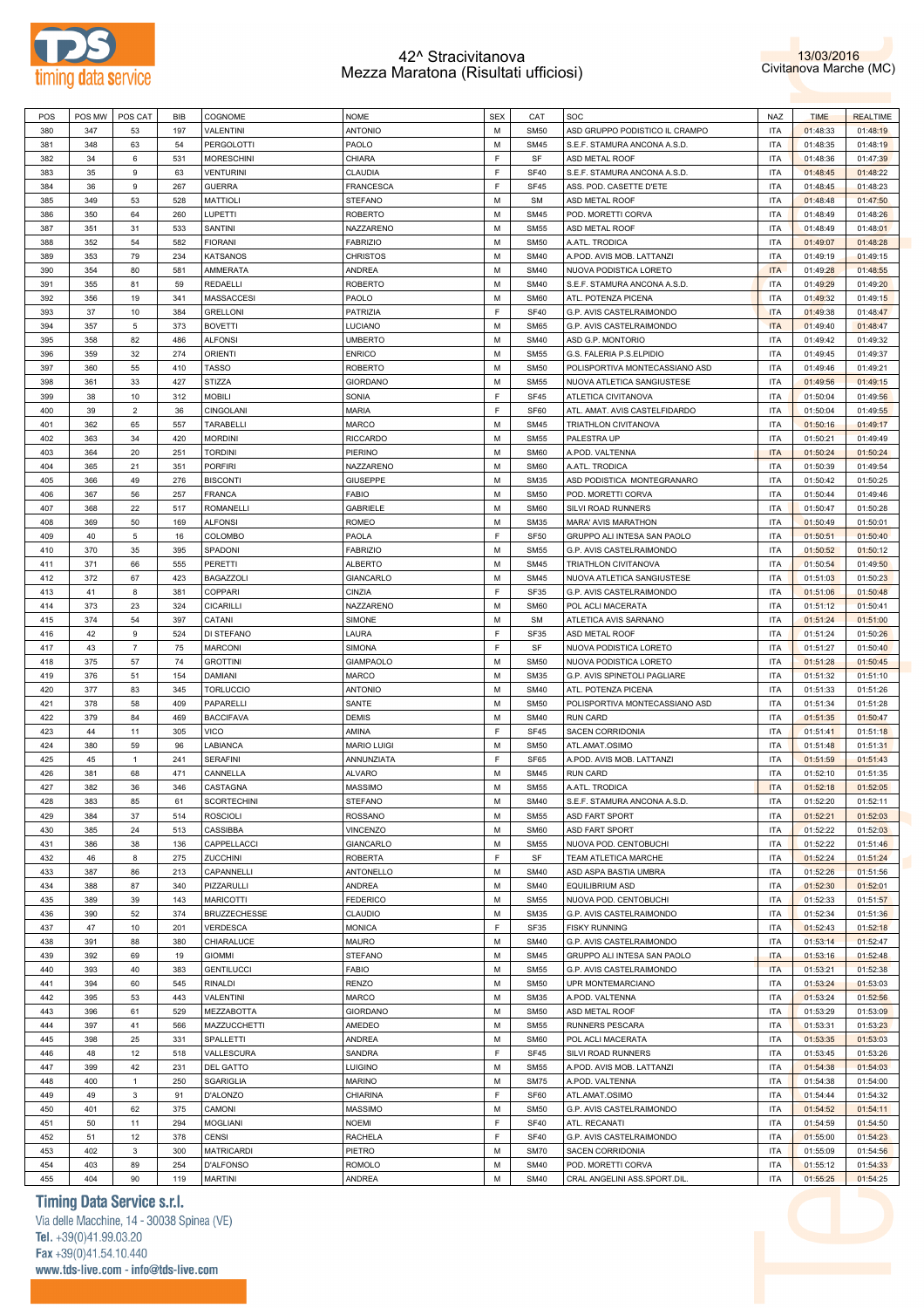



| POS | POS MW | POS CAT        | <b>BIB</b> | COGNOME              | <b>NOME</b>          | <b>SEX</b> | CAT              | SOC                            | NAZ        | <b>TIME</b> | <b>REALTIME</b> |
|-----|--------|----------------|------------|----------------------|----------------------|------------|------------------|--------------------------------|------------|-------------|-----------------|
| 456 | 405    | 70             | 407        | PANTANA              | <b>GIANLUCA</b>      | M          | <b>SM45</b>      | POLISPORTIVA MONTECASSIANO ASD | <b>ITA</b> | 01:55:32    | 01:55:07        |
| 457 | 406    | 26             | 73         | CINQUANTINI          | GIOVANNINO           | М          | SM60             | NUOVA PODISTICA LORETO         | <b>ITA</b> | 01:55:36    | 01:54:57        |
| 458 | 407    | 63             | 285        | <b>MARTELLOTTA</b>   | <b>DOMENICO</b>      | М          | <b>SM50</b>      | GRUPPO SPORTIVO BERSAGLIERI PE | <b>ITA</b> | 01:55:44    | 01:55:02        |
|     |        |                |            |                      |                      | М          |                  |                                |            |             |                 |
| 459 | 408    | 54             | 466        | <b>GORI</b>          | <b>FEDERICO</b>      |            | <b>SM35</b>      | TRIATHLON CIVITANOVA           | <b>ITA</b> | 01:55:51    | 01:54:46        |
| 460 | 409    | 55             | 534        | SMERILLI             | ANDREA               | M          | <b>SM35</b>      | ASD METAL ROOF                 | <b>ITA</b> | 01:55:52    | 01:54:52        |
| 461 | 410    | 43             | 403        | <b>ANTINORI</b>      | MAURIZIO             | M          | <b>SM55</b>      | POLISPORTIVA MONTECASSIANO ASD | <b>ITA</b> | 01:55:59    | 01:55:41        |
| 462 | 52     | 13             | 264        | SANDRONI             | SIMONA               | F          | <b>SF45</b>      | POD. MORETTI CORVA             | <b>ITA</b> | 01:56:01    | 01:55:46        |
| 463 | 411    | 64             | 13         | ANSELMI              | ANGELO               | M          | <b>SM50</b>      | GRUPPO ALI INTESA SAN PAOLO    | <b>ITA</b> | 01:56:10    | 01:55:11        |
| 464 | 412    | 65             | 50         | <b>MICIONI</b>       | <b>RUGGERO</b>       | M          | <b>SM50</b>      | S.E.F. STAMURA ANCONA A.S.D.   | <b>ITA</b> | 01:56:12    | 01:55:51        |
| 465 | 413    | 71             | 377        | CARNEVALI            | CRISTIANO            | M          | <b>SM45</b>      | G.P. AVIS CASTELRAIMONDO       | <b>ITA</b> | 01:56:22    | 01:55:56        |
| 466 | 414    | 27             | 335        | <b>BERDINI</b>       | MAURIZIO             | М          | SM60             | ATL. POTENZA PICENA            | <b>ITA</b> | 01:56:25    | 01:56:20        |
|     |        |                |            |                      |                      |            |                  |                                |            |             |                 |
| 467 | 415    | 72             | 47         | LUCARINI             | <b>MIRCO</b>         | M          | <b>SM45</b>      | S.E.F. STAMURA ANCONA A.S.D.   | <b>ITA</b> | 01:56:28    | 01:56:03        |
| 468 | 416    | 73             | 188        | LUFRANO              | <b>GIANLUCA</b>      | M          | <b>SM45</b>      | ASD RUNNERS CHIETI             | <b>ITA</b> | 01:56:39    | 01:56:33        |
| 469 | 417    | 6              | 447        | ZAVAGLIA             | <b>VITTORIO</b>      | M          | SM65             | FIT PROGRAM BY NAIADI          | <b>ITA</b> | 01:56:43    | 01:56:28        |
| 470 | 418    | 66             | 352        | <b>VESPRINI</b>      | <b>MARIO</b>         | М          | <b>SM50</b>      | A.ATL. TRODICA                 | <b>ITA</b> | 01:56:46    | 01:55:58        |
| 471 | 419    | 67             | 439        | LOSS                 | <b>GIAN PAOLO</b>    | M          | <b>SM50</b>      | HAPPY RUNNER CLUB              | <b>ITA</b> | 01:56:47    | 01:56:20        |
| 472 | 53     | 9              | 344        | PAGNANINI            | <b>MARUSSA</b>       | F          | SF               | ATL. POTENZA PICENA            | <b>ITA</b> | 01:56:56    | 01:56:38        |
| 473 | 420    | $\overline{4}$ | 338        | <b>ERCOLI</b>        | ANGELO               | M          | <b>SM70</b>      | ATL. POTENZA PICENA            | <b>ITA</b> | 01:56:58    | 01:56:41        |
|     |        |                |            |                      |                      |            |                  |                                |            |             |                 |
| 474 | 421    | 44             | 342        | MATALONI             | MAURIZIO             | М          | <b>SM55</b>      | ATL. POTENZA PICENA            | <b>ITA</b> | 01:57:00    | 01:56:44        |
| 475 | 422    | 56             | 535        | <b>STRONATI</b>      | <b>MATTEO</b>        | M          | <b>SM35</b>      | ASD METAL ROOF                 | <b>ITA</b> | 01:57:28    | 01:56:28        |
| 476 | 423    | 68             | 283        | CAMPESTRE            | PALMARINO            | M          | <b>SM50</b>      | GRUPPO SPORTIVO BERSAGLIERI PE | <b>ITA</b> | 01:57:31    | 01:56:50        |
| 477 | 424    | 28             | 67         | <b>GRASSINI</b>      | LUCIANO              | M          | SM60             | SPORT D.L.F. ANCONA            | <b>ITA</b> | 01:57:37    | 01:57:21        |
| 478 | 54     | 6              | 34         | GAMBACORTA           | <b>MARIA AUSILIA</b> | E          | <b>SF50</b>      | A.S.ATLETICA FALCONARA         | <b>ITA</b> | 01:57:38    | 01:57:27        |
| 479 | 55     | $\overline{2}$ | 117        | <b>BARTELLONI</b>    | LORENA               | E          | SF65             | CRAL ANGELINI ASS.SPORT.DIL    | <b>ITA</b> | 01:57:38    | 01:57:26        |
| 480 | 425    | 45             | 475        | <b>GOFFI</b>         | <b>SERGIO</b>        | M          | <b>SM55</b>      | <b>RUN CARD</b>                | <b>ITA</b> | 01:58:29    | 01:58:07        |
|     |        |                |            |                      |                      |            |                  |                                |            |             |                 |
| 481 | 426    | 74             | 62         | TONNARELLI           | <b>SERGIO</b>        | M          | <b>SM45</b>      | S.E.F. STAMURA ANCONA A.S.D.   | <b>ITA</b> | 01:59:10    | 01:58:35        |
| 482 | 56     | 14             | 99         | <b>PESARINI</b>      | PAOLA MARIA          | F          | <b>SF45</b>      | ATL.AMAT.OSIMO                 | <b>ITA</b> | 01:59:39    | 01:58:56        |
| 483 | 427    | 46             | 27         | <b>RUTIGLIANO</b>    | <b>FRANCESCO</b>     | M          | <b>SM55</b>      | GRUPPO ALI INTESA SAN PAOLO    | <b>ITA</b> | 01:59:43    | 01:59:27        |
| 484 | 57     | $\overline{7}$ | 161        | PETRELLI             | <b>GIUSEPPINA</b>    | F          | SF <sub>50</sub> | G.P. AVIS SPINETOLI PAGLIARE   | <b>ITA</b> | 01:59:58    | 01:59:32        |
| 485 | 58     | $\mathbf{1}$   | 247        | ZUCCONI              | <b>GRAZIELLA</b>     | F          | <b>SF55</b>      | A.POD. AVIS MOB. LATTANZI      | <b>ITA</b> | 02:00:04    | 01:59:31        |
| 486 | 428    | 29             | 77         | PACE                 | <b>GILBERTO</b>      | М          | SM60             | NUOVA PODISTICA LORETO         | <b>ITA</b> | 02:00:09    | 01:59:31        |
| 487 | 429    | $\overline{7}$ | 78         | PEDANO               | ANTONINO             | M          | SM65             | NUOVA PODISTICA LORETO         | <b>ITA</b> | 02:00:10    | 01:59:31        |
|     |        |                |            |                      |                      |            |                  |                                |            |             |                 |
| 488 | 430    | 8              | 66         | DI LUDOVICO          | <b>SERGIO</b>        | М          | SM65             | SPORT D.L.F. ANCONA            | <b>ITA</b> | 02:00:12    | 01:59:47        |
| 489 | 431    | 57             | 539        | <b>TOSI</b>          | <b>ANTONIO</b>       | M          | <b>SM35</b>      | ASD METAL ROOF                 | <b>ITA</b> | 02:00:14    | 01:59:13        |
| 490 | 59     | 15             | 29         | <b>VOLTAN</b>        | ANNALISA             | E          | <b>SF45</b>      | GRUPPO ALI INTESA SAN PAOLO    | <b>ITA</b> | 02:00:21    | 01:59:31        |
| 491 | 60     | 13             | 103        | <b>ADRIANI</b>       | <b>ANTONIETTA</b>    | E          | <b>SF40</b>      | S.ATL. SENIGALLIA              | <b>ITA</b> | 02:00:51    | 02:00:46        |
| 492 | 61     | $\overline{2}$ | 81         | <b>RAGAINI</b>       | TIZIANA              | F          | <b>SF55</b>      | NUOVA PODISTICA LORETO         | <b>ITA</b> | 02:01:02    | 02:00:49        |
| 493 | 432    | 75             | 228        | CALAMITA             | CARLO                | M          | <b>SM45</b>      | A.POD. AVIS MOB. LATTANZI      | <b>ITA</b> | 02:01:05    | 02:00:31        |
|     |        |                |            |                      |                      |            |                  |                                |            |             |                 |
| 494 | 433    | 76             | 55         | POLLONARA            | GIANCARLO            | М          | <b>SM45</b>      | S.E.F. STAMURA ANCONA A.S.D.   | <b>ITA</b> | 02:01:25    | 02:01:18        |
| 495 | 434    | 30             | 167        | VALLORANI            | <b>FORTUNATO</b>     | M          | SM60             | S.P. OFFIDA A.S.D.             | <b>ITA</b> | 02:01:41    | 02:01:26        |
| 496 | 435    | 69             | 330        | SARDELLA             | LUCA                 | M          | <b>SM50</b>      | POL ACLI MACERATA              | <b>ITA</b> | 02:01:50    | 02:01:24        |
| 497 | 62     | 3              | 102        | SQUADRONI            | <b>ROSA</b>          | F          | <b>SF55</b>      | ATL.AMAT.OSIMO                 | <b>ITA</b> | 02:01:52    | 02:01:36        |
| 498 | 436    | $\overline{2}$ | 69         | <b>MENGONI</b>       | <b>BRUNO</b>         | М          | <b>SM75</b>      | SPORT D.L.F. ANCONA            | <b>ITA</b> | 02:02:43    | 02:02:34        |
| 499 | 437    | 55             | 284        | D'AMICO              | <b>MICHELE</b>       | M          | <b>SM</b>        | GRUPPO SPORTIVO BERSAGLIERI PE | <b>ITA</b> | 02:02:43    | 02:02:02        |
| 500 | 63     | 3              | 569        | SARRA                | <b>VENERE</b>        | F          | SF65             | <b>RUNNERS PESCARA</b>         | <b>ITA</b> | 02:02:53    | 02:02:45        |
| 501 | 438    | 56             | 442        | <b>FONTI</b>         | SIMONE               | M          | <b>SM</b>        | A.POD. VALTENNA                | <b>ITA</b> | 02:03:03    | 02:02:36        |
|     |        |                |            |                      |                      |            |                  |                                |            |             |                 |
| 502 | 439    | 5              | 580        | SANTALUCIA           | LUIGI                | М          | <b>SM70</b>      | POL.GIORGIANA COLLEVARIO       | <b>ITA</b> | 02:03:24    | 02:03:13        |
| 503 | 440    | 57             | 123        | <b>ROSSI</b>         | <b>GIACOMO</b>       | М          | <b>SM</b>        | A.S.D. C.S. FILOTTRANO ATLET   | <b>ITA</b> | 02:03:37    | 02:02:44        |
| 504 | 64     | 8              | 286        | <b>MONTICELLI</b>    | <b>MILVA</b>         | E          | <b>SF50</b>      | GRUPPO SPORTIVO BERSAGLIERI PE | <b>ITA</b> | 02:04:12    | 02:03:30        |
| 505 | 65     | 4              | 325        | CORRADINI            | MARIA LETIZIA        | E          | <b>SF55</b>      | POL ACLI MACERATA              | <b>ITA</b> | 02:04:18    | 02:03:51        |
| 506 | 441    | 70             | 236        | <b>MESSINEO</b>      | LUIGI                | M          | <b>SM50</b>      | A.POD. AVIS MOB. LATTANZI      | <b>ITA</b> | 02:04:19    | 02:04:06        |
| 507 | 442    | 47             | 418        | CAMILLETTI           | <b>UBALDO</b>        | M          | <b>SM55</b>      | PALESTRA UP                    | <b>ITA</b> | 02:04:51    | 02:04:18        |
| 508 | 66     | 14             | 11         | <b>DELLA BELLA</b>   | <b>TANIA</b>         | F          | <b>SF40</b>      | PODISTICA SOLIDARIETÀ          | <b>ITA</b> | 02:05:06    | 02:04:27        |
| 509 | 67     | 16             | 162        | <b>TRAINI</b>        | CATERINA             | F          | <b>SF45</b>      | G.P. AVIS SPINETOLI PAGLIARE   | <b>ITA</b> | 02:05:45    | 02:05:22        |
|     |        |                |            |                      |                      |            |                  |                                |            |             |                 |
| 510 | 443    | 48             | 548        | <b>ECLITTI</b>       | NAZZARENO            | M          | <b>SM55</b>      | ATL MONTURANESE                | <b>ITA</b> | 02:05:55    | 02:05:49        |
| 511 | 444    | 31             | 532        | <b>PETRINI</b>       | <b>EMILIANO</b>      | M          | <b>SM60</b>      | ASD METAL ROOF                 | <b>ITA</b> | 02:06:21    | 02:05:24        |
| 512 | 68     | 11             | 530        | <b>MORESCHINI</b>    | MILENA               | F          | SF35             | ASD METAL ROOF                 | <b>ITA</b> | 02:06:21    | 02:05:19        |
| 513 | 445    | 49             | 523        | DE BELLIS            | ORAZIO MARIO         | M          | <b>SM55</b>      | ASD METAL ROOF                 | <b>ITA</b> | 02:07:21    | 02:06:23        |
| 514 | 446    | 71             | 157        | DI VITA              | VINCENZO GIOVANN     | M          | <b>SM50</b>      | G.P. AVIS SPINETOLI PAGLIARE   | <b>ITA</b> | 02:07:33    | 02:07:05        |
| 515 | 447    | 58             | 1462       | <b>TRAINI</b>        | <b>MASSIMO</b>       | M          | <b>SM35</b>      | G.S. FALERIA P.S.ELPIDIO       | <b>ITA</b> | 02:10:45    | 02:09:50        |
| 516 | 448    | 77             | 562        | <b>TORO SANTUCCI</b> | VINCENZO             | M          | <b>SM45</b>      | ASD POD FRENTANI               | <b>ITA</b> | 02:11:44    | 02:11:31        |
|     |        |                |            |                      |                      |            |                  |                                |            |             |                 |
| 517 | 69     | $\mathsf g$    | 561        | CERICOLA             | <b>RITA</b>          | E          | <b>SF50</b>      | ASD POD FRENTANI               | <b>ITA</b> | 02:11:44    | 02:11:32        |
| 518 | 70     | 10             | 309        | <b>GENTILI</b>       | VALENTINA            | F          | SF               | ATLETICA CIVITANOVA            | <b>ITA</b> | 02:12:55    | 02:12:35        |
| 519 | 71     | 15             | 221        | <b>HORVATHOVA</b>    | <b>IVETA</b>         | E          | <b>SF40</b>      | A. ATL. PORTO S. ELPIDIO       | <b>ITA</b> | 02:13:22    | 02:13:05        |
| 520 | 449    | 9              | 428        | <b>VERDICCHIO</b>    | GIANCARLO            | M          | SM65             | NUOVA ATLETICA SANGIUSTESE     | <b>ITA</b> | 02:13:35    | 02:12:50        |
| 521 | 450    | 6              | 583        | <b>FREZZOTTI</b>     | <b>GILBERTO</b>      | M          | <b>SM70</b>      | G.S. DINAMIS                   | <b>ITA</b> | 02:15:17    | 02:14:50        |
| 522 | 451    | 3              | 84         | <b>BONI</b>          | <b>GIULIANO</b>      | M          | <b>SM75</b>      | ATL.AMAT.OSIMO                 | <b>ITA</b> | 02:16:17    | 02:15:59        |
| 523 | 72     | 10             | 448        | ANELLI               | ALESSANDRA           | E          | <b>SF50</b>      | A.S.D. TOCCO RUNNER            | <b>ITA</b> | 02:16:37    | 02:16:08        |
|     |        |                |            |                      |                      |            |                  |                                |            |             |                 |
| 524 | 73     | 16             | 109        | <b>MENGUCCI</b>      | LAURA                | F          | <b>SF40</b>      | S.ATL. SENIGALLIA              | <b>ITA</b> | 02:17:07    | 02:16:59        |
| 525 | 74     | 11             | 349        | <b>FELEPPA</b>       | <b>FEDERICA</b>      | F          | SF               | A.ATL. TRODICA                 | <b>ITA</b> | 02:17:41    | 02:17:14        |
| 526 | 452    | 32             | 68         | LUCESOLI             | <b>GIULIANO</b>      | M          | <b>SM60</b>      | SPORT D.L.F. ANCONA            | <b>ITA</b> | 02:20:19    | 02:19:51        |
| 527 | 453    | 72             | 163        | VALLESE              | VINCENZO             | M          | <b>SM50</b>      | G.P. AVIS SPINETOLI PAGLIARE   | <b>ITA</b> | 02:21:51    | 02:21:28        |
| 528 | 75     | 17             | 42         | <b>BALDONI</b>       | ALESSANDRA           | F          | <b>SF45</b>      | S.E.F. STAMURA ANCONA A.S.D.   | <b>ITA</b> | 02:22:05    | 02:21:40        |
| 529 | 454    | 78             | 85         | <b>BORGOGNONI</b>    | MAURIZIO             | M          | <b>SM45</b>      | ATL.AMAT.OSIMO                 | <b>ITA</b> | 02:22:55    | 02:22:37        |
| 530 | 76     |                |            |                      | LUANA                | F          |                  |                                | <b>ITA</b> |             |                 |
|     |        | 11             | 424        | <b>GRANATELLI</b>    |                      |            | <b>SF50</b>      | NUOVA ATLETICA SANGIUSTESE     |            | 02:24:40    | 02:24:17        |
| 531 | 455    | 33             | 244        | <b>TESEI</b>         | <b>TESEO</b>         | М          | <b>SM60</b>      | A.POD. AVIS MOB. LATTANZI      | <b>ITA</b> | 02:30:44    | 02:29:50        |

# **Timing Data Service s.r.l.**